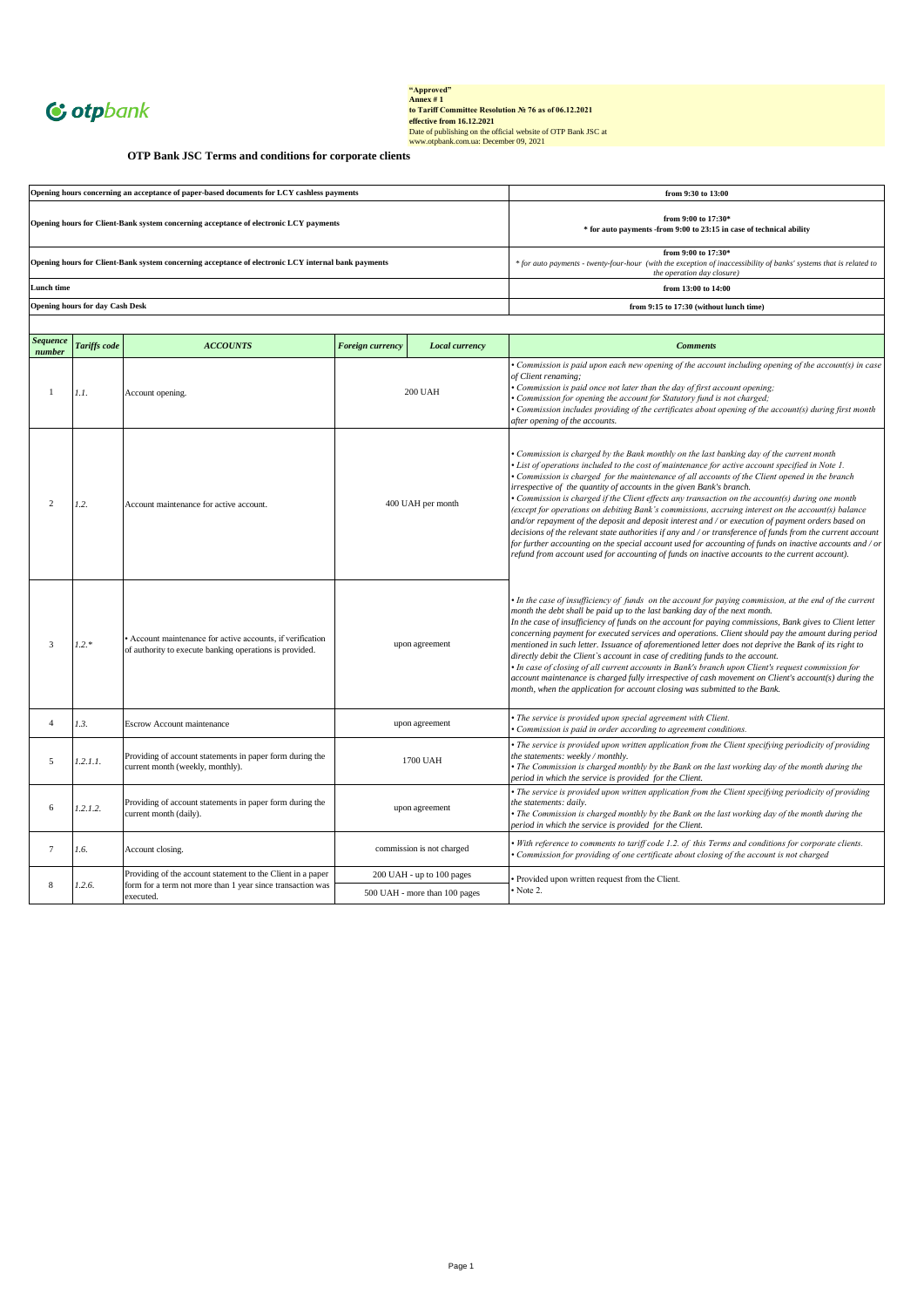|                           |              |                                                                                                                                                                                                                                                               | 1.5% of the      |                                                                                                        |                                                                                                                                                                                                                                                                                                                                                                                                                                                               |
|---------------------------|--------------|---------------------------------------------------------------------------------------------------------------------------------------------------------------------------------------------------------------------------------------------------------------|------------------|--------------------------------------------------------------------------------------------------------|---------------------------------------------------------------------------------------------------------------------------------------------------------------------------------------------------------------------------------------------------------------------------------------------------------------------------------------------------------------------------------------------------------------------------------------------------------------|
|                           |              | Cash withdrawals:                                                                                                                                                                                                                                             |                  |                                                                                                        |                                                                                                                                                                                                                                                                                                                                                                                                                                                               |
| <b>Sequence</b><br>number | Tariffs code | <b>CASH TRANSACTIONS</b>                                                                                                                                                                                                                                      | Foreign currency | <b>Local currency</b>                                                                                  | <b>Comments</b>                                                                                                                                                                                                                                                                                                                                                                                                                                               |
| 24                        | 1.10         | Distribution and transfer to the Client account of<br>compensation funds received within the state programs<br>aimed at support of Ukrainian industries as well as<br>informing the state bodies about funds transfer.                                        |                  | <b>750 UAH</b>                                                                                         | Commission is charged if documents were prior submitted by the Bank to the state bodies for the<br>Client's participation in state program aimed at support of Ukrainian industries<br>Commission is paid once at the day of Client's account crediting for the compensation amount<br>Commission is paid each time while Client's account crediting for the compensation amount<br>Note 3.                                                                   |
| 23                        | 1.9.         | Управління лімітом овердрафту на поточному рахунку<br>Клієнта.                                                                                                                                                                                                |                  | 0.5% of the maximum<br>amount overdraft limit<br>utilization,<br>min. 100 UAH, max. 5000<br><b>UAH</b> | The commission is charged for product Welcome Overdraft.<br>The service is provided upon special agreement for provision of the service/Application of providing<br>banking services.<br>The Commission is charged monthly by the Bank on the last working day of the month during the<br>period in which the service is provided for the Client and commission is calculated from the actual<br>maximum amount overdraft limit utilization during the month. |
| 22                        | 1.8.         | SMS informing service on the current accounts<br>transactions.                                                                                                                                                                                                |                  | 40 UAH                                                                                                 | The service provided upon written request from the Client.<br>The Commission is charged monthly by the Bank on the last working day of the month during the<br>period in which the service is provided for the Client.<br>Commission is charged irrespective of the quantity of accounts.                                                                                                                                                                     |
| 21                        | 1.7.         | Interest accrual on the balance of account.                                                                                                                                                                                                                   | upon agreement   | upon agreement                                                                                         | With monthly interest repayment.<br>The conditions of providing the service are defined by by Additional Agreement with<br>Client/Application of interest accrual on the balance of account.                                                                                                                                                                                                                                                                  |
| 20                        | 1.5.9.       | Refund from account opened by the Bank for accounting of<br>funds on inactive accounts to the current account.                                                                                                                                                |                  | commission is not charged                                                                              | Return of funds is carried out upon Client's written request.                                                                                                                                                                                                                                                                                                                                                                                                 |
| 19                        | 1.5.8.       | Transference of funds from inactive Client's current<br>account (as defined in the Notes) for further accounting on<br>special account used for accounting of funds on inactive<br>accounts                                                                   |                  | commission is not charged                                                                              | The transference is made to an account opened by the Bank, which is used for accounting of funds on<br>inactive accounts<br>Note 6.                                                                                                                                                                                                                                                                                                                           |
| 18                        | 1.5.7.       | Direct debit of account upon agreement.                                                                                                                                                                                                                       |                  | upon agreement                                                                                         | Defined by Additional Agreement with Client.                                                                                                                                                                                                                                                                                                                                                                                                                  |
| 17                        | 1.5.4.3.     | Internal bank payments direct debit of the account for<br>execution of regular payments (Standing order).                                                                                                                                                     |                  | upon agreement                                                                                         | Commission is charged for each payment in the moment of payment execution<br>The terms are defined in additional agreement with the Client/Application of providing banking<br>services.                                                                                                                                                                                                                                                                      |
| 16                        | 1.5.4.2.     | Outgoing payments direct debit of the account for<br>execution of regular payments (Standing order).                                                                                                                                                          |                  | upon agreement                                                                                         | Commission is charged for each payment in the moment of payment execution<br>The terms are defined in additional agreement with the Client/Application of providing banking<br>services.                                                                                                                                                                                                                                                                      |
| 15                        | 1.5.4.1.     | Organization direct debit of the account for execution of<br>regular payments (Standing order).                                                                                                                                                               |                  | 300 UAH                                                                                                | The terms are defined in additional agreement with the Client/Application of providing banking<br>services.<br>Commission is paid once.<br>Note 3.                                                                                                                                                                                                                                                                                                            |
| 14                        | 1.5.4.       | Direct debit of the account for execution of regular<br>payments (Standing order).                                                                                                                                                                            |                  | upon agreement                                                                                         | The terms are defined in additional agreement with the Client/Application of providing banking<br>services.<br>Commission is charged by the Bank monthly on the last banking day of the current month                                                                                                                                                                                                                                                         |
| 13                        | 1.5.3.       | Direct debit of the account upon receiving S.W.I.F.T.<br>MT101 "Request for transfer".                                                                                                                                                                        |                  | upon agreement                                                                                         | The terms are defined in additional agreement with the Client.<br>The service provided only for accounts in the Local currency.                                                                                                                                                                                                                                                                                                                               |
| 12                        | 1.5.2.       | Debiting and crediting funds from/to accounts in<br>accordance with Special agreement (Zero Balancing -<br>regular transfer of the balances on the current accounts).                                                                                         |                  | <b>300 UAH</b>                                                                                         | Commission is charged monthly from current account of the Client on which regular money<br>transferred to.<br>This service is available for Clients that have current accounts with OTP Bank JSC.<br>A special agreement for provision of the Service should be signed with the Bank.                                                                                                                                                                         |
| 11                        | 1.5.1.       | Transmission of Statements of account<br>(SWIFT MT 940).                                                                                                                                                                                                      |                  | <b>300 UAH</b>                                                                                         | Commission is charged monthly on the last working day of the month.<br>Commission is charged irrespective of the quantity of accounts.                                                                                                                                                                                                                                                                                                                        |
|                           |              | <b>Cash management services:</b>                                                                                                                                                                                                                              |                  |                                                                                                        |                                                                                                                                                                                                                                                                                                                                                                                                                                                               |
|                           |              |                                                                                                                                                                                                                                                               |                  |                                                                                                        | institution is performed.                                                                                                                                                                                                                                                                                                                                                                                                                                     |
| 10                        | 1.1.1.       | Changing of current accounts servicing branch according<br>to Client's request.                                                                                                                                                                               |                  | 550 грн.                                                                                               | Commission is charged if branch change is executed for all Client's accounts and number of these<br>accounts remains the same and Client continues servicing in another Bank's institution on conditions<br>of exciting Agreement on opening an account.<br>Commission is paid once no later the day when technical rebranching of accounts to another Bank's                                                                                                 |
| 9                         | 1.4.         | documents, confirmations of cash operations and other<br>duplicates of documents, providing of the account<br>statements/duplicates of the account statements to the<br>Client in a paper form for a term more than 1 year since<br>transaction was executed. |                  | <b>300 UAH</b>                                                                                         | Provided upon written request from the Client.<br>Note 2.                                                                                                                                                                                                                                                                                                                                                                                                     |
|                           |              | Issue of the duplicates of cash documents, payment                                                                                                                                                                                                            |                  |                                                                                                        |                                                                                                                                                                                                                                                                                                                                                                                                                                                               |

| 25 | 2.1.   | · Bank-notes withdrawal,                                                             | 1,5% of the<br>amount        | 2% of the amount                                                                                                                                                  |                                                                                                                                                                                                                                        |
|----|--------|--------------------------------------------------------------------------------------|------------------------------|-------------------------------------------------------------------------------------------------------------------------------------------------------------------|----------------------------------------------------------------------------------------------------------------------------------------------------------------------------------------------------------------------------------------|
| 26 | 2.1.2. | · Coins withdrawal.                                                                  |                              | • 2% of the amount, if<br>quantity of coins do not<br>exceed 1000 pieces;<br>• if whole amount of coins<br>exceed 1000 pieces, 0,05<br>UAH per each coin.         | • For amounts exceeding UAH 10 000 (for coins - for any quantity) notification is to be done one day<br>prior to the day of receipt.<br>· Coins withdrawal is available only for Local currency.<br>$\cdot$ Note 3.<br>$\cdot$ Note 4. |
| 27 | 2.1.3. | Banknotes exchange for other denomination on preliminary<br>request                  |                              | 0.3% of the amount                                                                                                                                                |                                                                                                                                                                                                                                        |
| 28 | 2.1.4. | Exchange of banknotes into coins and coins into banknotes<br>on preliminary request. |                              | $\cdot$ 0.3% of the amount, if<br>quantity of coins do not<br>exceed 1000 pieces;<br>• if whole amount of coins<br>exceed 1000 pieces, 0,05<br>UAH per each coin. | • Notification is to be given to the Bank one day prior to the day of exchange.<br>• Coins withdrawal is available only for Local currency.<br>$\bullet$ Note 3.<br>$\cdot$ Note 4.                                                    |
| 29 | 2.2.   | Transfer of cash to the account.                                                     | commission is not<br>charged | commission is not charged                                                                                                                                         |                                                                                                                                                                                                                                        |
|    |        | Cash acceptance:                                                                     |                              |                                                                                                                                                                   |                                                                                                                                                                                                                                        |
| 30 | 2.3.1. | • Counting (for cash deposits),                                                      | $0.5%$ of the<br>amount      | 0.3% of the amount                                                                                                                                                | • Foreign currency commissions are charged in UAH equivalent based on NBU currency exchange<br>rates as of the date of the transaction.<br>$\cdot$ Note 3.                                                                             |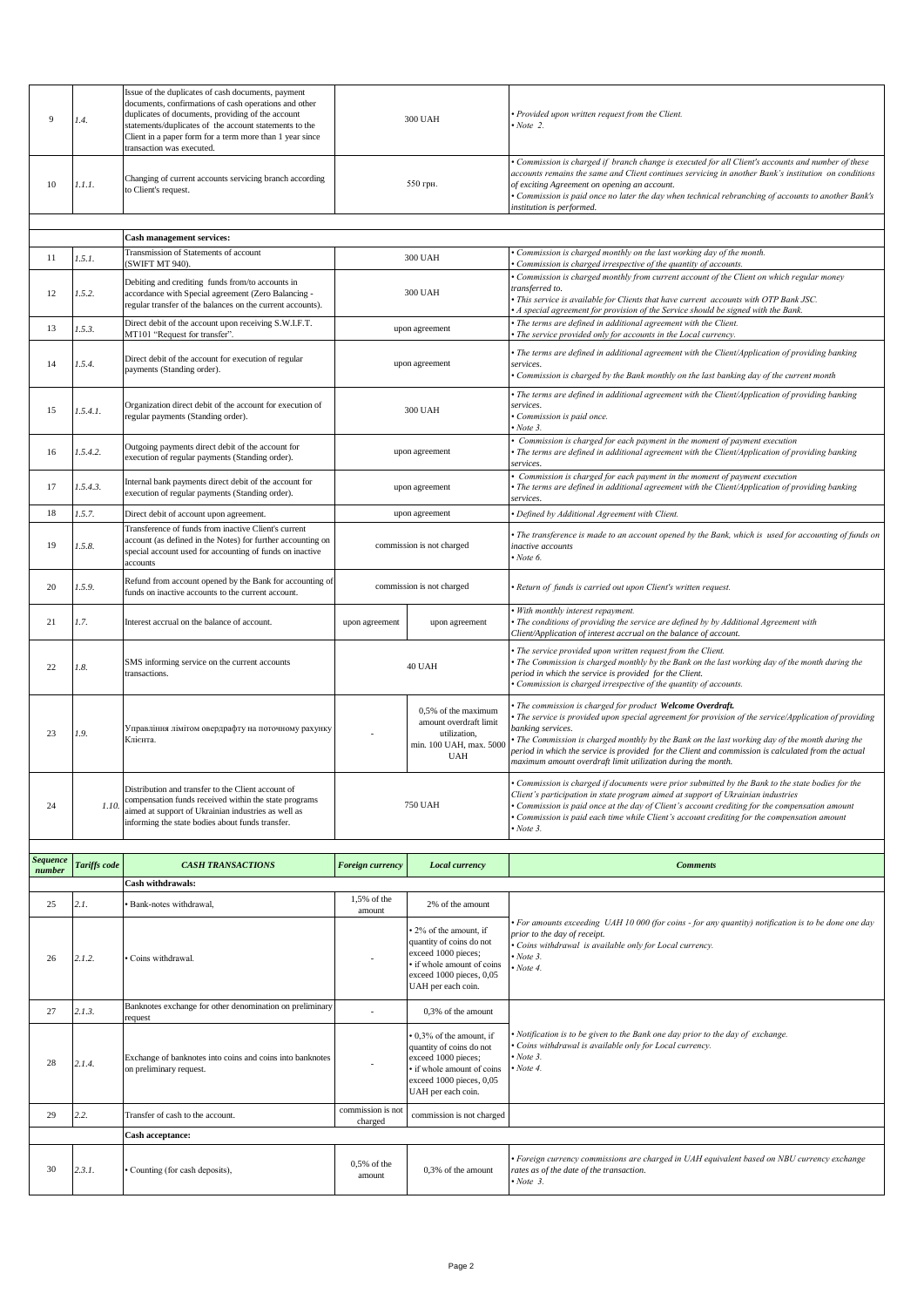| 31 | 2.3.1.1. | Counting of coins (for cash deposits),                                                                      |                | 0.3% of the amount, if<br>coins are sorted:<br>5% of the amount, if coins | · Commission is charged if significant number of coins are to be counted.<br>• The Bank should be informed 1 (one) working day prior the day of counting.<br>• Service is available only for Local currency.                                                                                                                                                                                                                                                                                                                                                                                                  |
|----|----------|-------------------------------------------------------------------------------------------------------------|----------------|---------------------------------------------------------------------------|---------------------------------------------------------------------------------------------------------------------------------------------------------------------------------------------------------------------------------------------------------------------------------------------------------------------------------------------------------------------------------------------------------------------------------------------------------------------------------------------------------------------------------------------------------------------------------------------------------------|
|    |          |                                                                                                             |                | are non sorted.                                                           | $\cdot$ Note 3.                                                                                                                                                                                                                                                                                                                                                                                                                                                                                                                                                                                               |
| 32 | 2.3.3.   | Counting of cash at branches of the Bank where current<br>account was not opened.                           |                | 0.3% of the amount                                                        | • Commission is charged in case of acceptance of cash at branches of the Bank where current account<br>for the Client was not opened.<br>• The service is directed only at acceptance of cash with the following origin: trading proceeds from<br>sales of goods and services; deposit of salary; return of business trip expenses; return of money<br>received for purchase of goods, payment of services; return of excess of salary received; consular fee;<br>repayment of loan; revolving financial aid; and only in case of cash acceptance from the Client's<br>representative, current account owner. |
| 33 | 2.3.5.   | Transfer of cash to a current account through ATM with<br>CASH-IN service in the Bank's ATM network.        |                | commission is not charged                                                 |                                                                                                                                                                                                                                                                                                                                                                                                                                                                                                                                                                                                               |
| 34 | 2.3.6.   | Transfer of cash to a corporate card account through ATM<br>with CASH-IN service in the Bank's ATM network. | ٠              |                                                                           | commission is not charged • Service is available only for private - entrepreneurs.                                                                                                                                                                                                                                                                                                                                                                                                                                                                                                                            |
|    |          | <b>Cash collection:</b>                                                                                     |                |                                                                           |                                                                                                                                                                                                                                                                                                                                                                                                                                                                                                                                                                                                               |
| 35 | 2.3.2.   | Counting (for cash collection),                                                                             | upon agreement | upon agreement                                                            | • For provision of this Service special agreement with the Bank shall be signed.<br>$\cdot$ Note 3.                                                                                                                                                                                                                                                                                                                                                                                                                                                                                                           |
| 36 | 2.4.     | Organization of cash collection/cash delivery service                                                       | upon agreement | upon agreement                                                            | • For provision of this Service special agreement with the Bank shall be signed.<br>• Commission is paid once on the day of Additional Agreement signing, including VAT.<br>$\cdot$ Note 3.                                                                                                                                                                                                                                                                                                                                                                                                                   |
| 37 | 2.4.2.   | Cash withdrawal for further delivery to the Client<br>(including delivery of change coins).                 | upon agreement | upon agreement                                                            | • For provision of this Service special agreement with the Bank shall be signed.<br>$\bullet$ Note 3.                                                                                                                                                                                                                                                                                                                                                                                                                                                                                                         |
| 38 | 2.4.3.   | Servicing of cash collection                                                                                | upon agreement | upon agreement                                                            | • For provision of this Service special agreement with the Bank shall be signed.<br>• Commission is charged by the Bank monthly on the last banking day of the current month<br>• Commission is charged for each service object the address of witch is specified in a special agreement<br>with the bank                                                                                                                                                                                                                                                                                                     |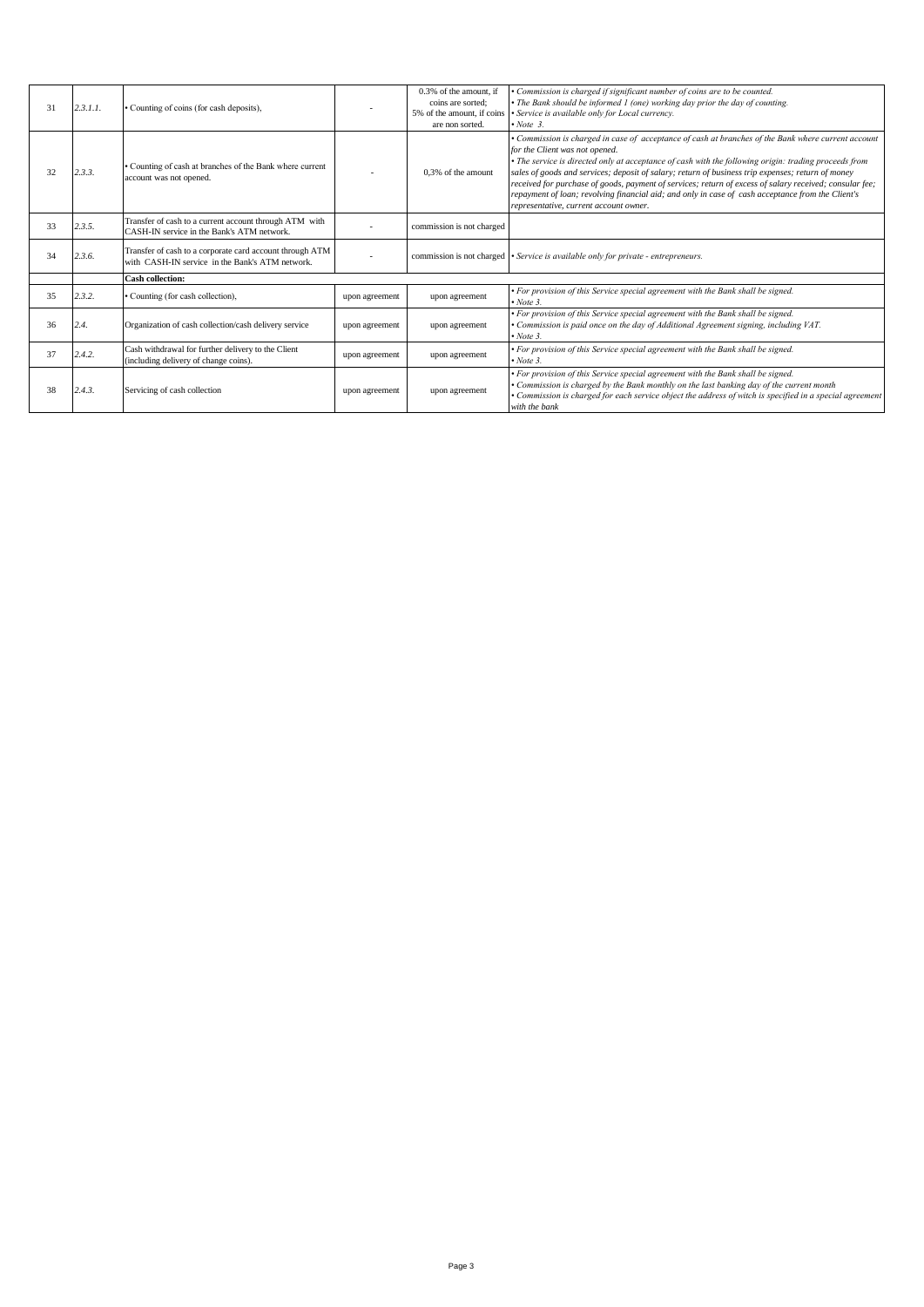|                 |                     | Cash acceptance from legal entities and individuals in favor of legal entity:                                                                                                                  |                                                                                 |                                                |                                                                                                                                                                                                                                                                                                                                                                                                                                                                                    |
|-----------------|---------------------|------------------------------------------------------------------------------------------------------------------------------------------------------------------------------------------------|---------------------------------------------------------------------------------|------------------------------------------------|------------------------------------------------------------------------------------------------------------------------------------------------------------------------------------------------------------------------------------------------------------------------------------------------------------------------------------------------------------------------------------------------------------------------------------------------------------------------------------|
| 39              | 2.6.1.              | If agreement between OTP Bank JSC and entity was<br>signed.                                                                                                                                    |                                                                                 | 0,3% of the amount of<br>payment (min. 15 UAH) | In payment details it should be clearly specified the type of payment or the source of cash.<br>Commission is charged at the moment of operation proceeding according to agreement (in cash at<br>Cash Desk of the Bank or by direct debit from Client's account).                                                                                                                                                                                                                 |
| 40              | 2.7.                | Cash acceptance from individuals in favor of non-resident<br>official representative (Embassy/Consulate) which has<br>opened current account in OTP Bank JSC                                   | upon agreement                                                                  | upon agreement                                 | For provision of this Service special agreement with the Bank shall be signed.                                                                                                                                                                                                                                                                                                                                                                                                     |
| 41              | 2.7.1.              | Organization of cash acceptance service from individuals<br>in favor of non-resident official representative (Embassy<br>Consulate) which has opened current account in OTP<br><b>Bank JSC</b> | 1500 UAH                                                                        | 1500 UAH                                       | For provision of this Service special agreement with the Bank shall be signed.<br>Commission includes "Embassy Payments" module of Client-Bank system independent installation<br>and issuing of not more than 2 access certificates (the service includes consultative support).<br>Commission is paid once on the day of Additional Agreement signing.                                                                                                                           |
| <b>Sequence</b> |                     |                                                                                                                                                                                                |                                                                                 |                                                |                                                                                                                                                                                                                                                                                                                                                                                                                                                                                    |
| number          | <b>Tariffs</b> code | <b>PAYMENTS</b>                                                                                                                                                                                | Foreign currency                                                                | <b>Local currency</b>                          | <b>Comments</b>                                                                                                                                                                                                                                                                                                                                                                                                                                                                    |
|                 |                     | <b>Incoming payments</b>                                                                                                                                                                       |                                                                                 |                                                |                                                                                                                                                                                                                                                                                                                                                                                                                                                                                    |
| 42              | 3.1.2.              | on request,                                                                                                                                                                                    | 100 UAH                                                                         |                                                | · For USD, EUR and HUF only.<br>Funds are credited with the value date indicated in a payment document under condition of receiving<br>a coverage from correspondent bank after 15:00 but not later than 17:30 on value date.<br>Incoming payment "on request" is provided under Client's request.<br>Note 2, Note 3, Note 4.                                                                                                                                                      |
| 43              | 3.1.4.              | incoming FCY payments within banks of OTP group<br>(OTP Express).                                                                                                                              | commission is not<br>charged                                                    |                                                | Payments within OTP group are made upon transferring funds from account of payer at bank of OTP<br>group to account of payee at bank of OTP group in USD, EUR and HUF.<br>Funds are credited with the value date indicated in a payment document under condition of receiving<br>a coverage from correspondent bank not later than 15:00.                                                                                                                                          |
|                 |                     | <b>Outgoing payments</b>                                                                                                                                                                       |                                                                                 |                                                |                                                                                                                                                                                                                                                                                                                                                                                                                                                                                    |
|                 |                     | A. Payments in foreign currency (FCY)                                                                                                                                                          |                                                                                 |                                                |                                                                                                                                                                                                                                                                                                                                                                                                                                                                                    |
|                 |                     | standard FCY-payments in USD and other foreign<br>currencies (BEN/SHA)                                                                                                                         | 0,15% of the<br>amount,<br>min. 25 USD;<br>max. 200 USD                         |                                                |                                                                                                                                                                                                                                                                                                                                                                                                                                                                                    |
|                 | 3.2.                | standard FCY-payments in USD and other foreign<br>currencies (OUR)                                                                                                                             | $0,15%$ of the<br>amount,<br>min. 45 USD;<br>max. 220 USD                       |                                                |                                                                                                                                                                                                                                                                                                                                                                                                                                                                                    |
| 44              |                     | standard FCY-payments in EUR (BEN/SHA)                                                                                                                                                         | $0,15%$ of the<br>amount,<br>min. 25 EUR;<br>max. 200 EUR                       |                                                | Value date for standard FCY payments is fixed on the basis value indicated +2 days in case payment<br>document is presented to the Bank not later than 15:00.<br>·Fee type BEN is not used forFCY-payments in RUB<br>Note 3.                                                                                                                                                                                                                                                       |
|                 |                     | standard FCY-payments in EUR (OUR)                                                                                                                                                             | 0,15% of the<br>amount,<br>min. 45 EUR;<br>max. 220 EUR                         |                                                | $\cdot$ Note 4.                                                                                                                                                                                                                                                                                                                                                                                                                                                                    |
|                 |                     | standard FCY-payments in RUB (SHA/OUR)                                                                                                                                                         | $0,15%$ of the<br>amount,<br>min. 25 USD;<br>max. 200 USD                       |                                                |                                                                                                                                                                                                                                                                                                                                                                                                                                                                                    |
|                 |                     | urgent FCY-payments USD and other foreign currencies<br>(BEN/SHA)                                                                                                                              | $0,2%$ of the<br>amount, min.30<br>USD, max. 250<br><b>USD</b>                  |                                                | Urgent USD-payments are effected with value date 'today' in case payment document is presented to<br>the Bank not later than 12:00. In case payment document is presented to the Bank from 12:00 to 16:00<br>additional commission is charged in amount of 300 UAH (Note 2).                                                                                                                                                                                                       |
| 45              | 3.2.1.              | urgent FCY-payments USD and other foreign currencies<br>(OUR)                                                                                                                                  | $0,2%$ of the<br>amount, min.50<br>USD, max. 270<br><b>USD</b>                  |                                                | • Urgent EUR-payments and RUB-payments are effected with value date "tomorrow" in case payment<br>document is presented to the Bank not later than 13:00.<br>Urgent FCY-payments (FCY except USD, EUR, RUB) are effected:<br>- as urgent with value date "tomorrow" and Client will pay own money in appropriate currency with                                                                                                                                                     |
|                 |                     | urgent FCY-payments EUR (BEN/SHA)                                                                                                                                                              | $0,2%$ of the<br>amount,<br>min. 30 EUR;<br>max. 250 EUR                        |                                                | value date 'today' in case payment document is presented to the Bank not later than 13:00.<br>- value date "date of payment document providing $+ 2$ working days" in case payment document is<br>presented to the Bank not later than 13:00 and Bank needs to buy appropriate foreign currency.<br>Note 3.                                                                                                                                                                        |
|                 |                     | urgent FCY-payments EUR (OUR)                                                                                                                                                                  | $0,2%$ of the<br>amount,<br>min. 50 EUR;<br>max. 270 EUR                        |                                                | Note 4.                                                                                                                                                                                                                                                                                                                                                                                                                                                                            |
|                 |                     | urgent EUR-payments effected with value date<br>'today"(BEN/SHA)                                                                                                                               | $0,2%$ of the<br>amount, min.30<br>EUR, max. 250<br><b>EUR</b><br>$0,2%$ of the |                                                | Urgent EUR-payments are effected with value date "today" in case payment document is presented                                                                                                                                                                                                                                                                                                                                                                                     |
| 46              | 3.2.5.1.            | urgent EUR-payments effected with value date<br>'today''(OUR)                                                                                                                                  | amount, min.50<br>EUR, max. 270<br>EUR                                          |                                                | to the Bank not later than 13:00.<br>· Fee type BEN is not used for FCY-payments in RUB<br>$\cdot$ Note 3.<br>Note 4.                                                                                                                                                                                                                                                                                                                                                              |
|                 |                     | urgent RUB-payments effected with value date<br>'today"(SHA/OUR)                                                                                                                               | $0,2%$ of the<br>amount, min.30<br>RUB, max. 250<br>RUB                         |                                                |                                                                                                                                                                                                                                                                                                                                                                                                                                                                                    |
|                 |                     | Outgoing FCY payments OTP Express within banks of OTP group:                                                                                                                                   |                                                                                 |                                                |                                                                                                                                                                                                                                                                                                                                                                                                                                                                                    |
| 47              | 3.2.9.              | standard FCY payments OTP Express,                                                                                                                                                             | 10 USD                                                                          |                                                | Transfers within OTP group are made in USD, EUR, HUF upon transferring finds from account of<br>payer at bank of OTP group to account of payee at bank of OTP group.<br>• Value date for standard payments within OTP group: day of presented payment document $+2$<br>working days in case payment document is presented to the Bank not later than 15:00. In case payment<br>document is presented to the Bank from 15:00 to 16:00 is charged additional commission in amount of |
| 48              | 3.2.10.             | urgent FCY payments OTP Express.                                                                                                                                                               | 15 USD                                                                          |                                                | 300 UAH (Note 2).<br>Value date for urgent payments within OTP group: day of presented payment document in case<br>payment document is presented to the Bank not later than 11:00.<br>*Additionally comission of bank correspondent and bank that receives funds is charged<br>Note 3, Note 4.                                                                                                                                                                                     |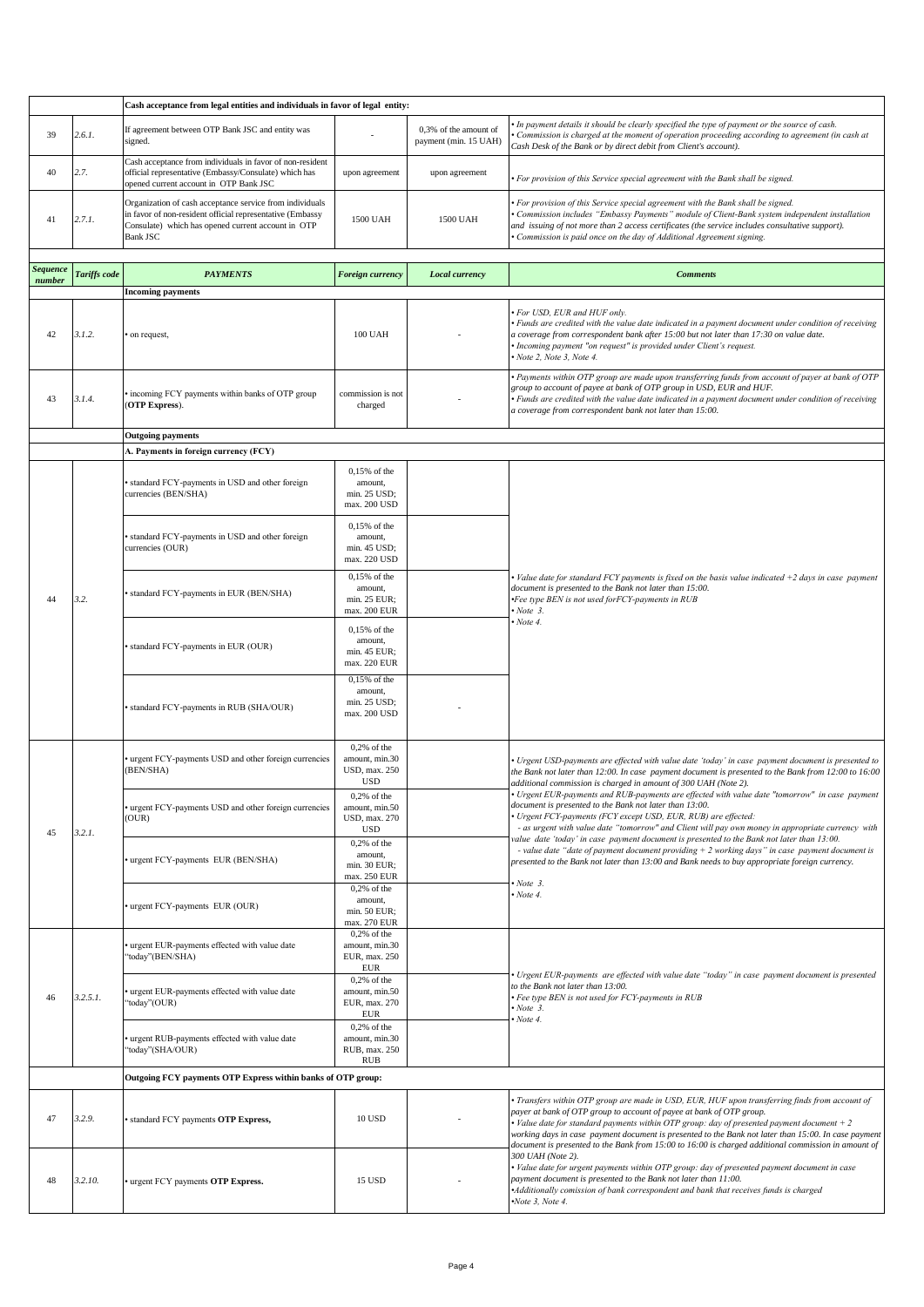|    |          | <b>B.</b> Payments in local currency (LCY)                                                              |                                                                        |                                                                                                                                                                                                                                                                                                                                                                                                                                                                                                                                                                                                                                                                                                                                                              |
|----|----------|---------------------------------------------------------------------------------------------------------|------------------------------------------------------------------------|--------------------------------------------------------------------------------------------------------------------------------------------------------------------------------------------------------------------------------------------------------------------------------------------------------------------------------------------------------------------------------------------------------------------------------------------------------------------------------------------------------------------------------------------------------------------------------------------------------------------------------------------------------------------------------------------------------------------------------------------------------------|
| 49 | 3.2.2.   | • electronic LCY payments received during operating<br>hours;                                           | 3 UAH per item                                                         | • UAH paper-based payments are effected 'today' in case payment document is presented to the Bank                                                                                                                                                                                                                                                                                                                                                                                                                                                                                                                                                                                                                                                            |
| 50 | 3.2.     | · paper-based LCY payments received during operating<br>hours.                                          | 40 UAH per item                                                        | not later than 13:00 or for pp. 3.2.2.2. - from 14:00 to 15:00.<br>• UAH electronic payments are effected with value 'today' in case payment document is presented to                                                                                                                                                                                                                                                                                                                                                                                                                                                                                                                                                                                        |
| 51 | 3.2.2.2. | • paper-based LCY payments in case it is presented to the<br>Bank from 14:00 to 15:00.                  | 40 UAH per item $+0,5%$<br>of the amount, min. 40<br>UAH, max. 800 UAH | the Bank not later than 17:30 (electronic payments received by the Bank from 17:00 to 17:30 are<br>executed subject to the technical capability of the Bank).<br>In case of technical ability of the Bank UAH payments presented from 17:30 to 23:15 are executed<br>on the day of their receipt under next conditions: Bank was provided with electronic payment order,<br>electronic payment is executed in automatic mode (autopayments) and doesn't need to be controlled by<br>Bank officer. In case Bamk has no technical ability to execute payment order received from 17:30 to<br>23:15 or/and Bank must control such payment orter, it will be executed the next working day from 9:00,<br>$\cdot$ Note 2 concerning p.3.2.2.2.<br>$\cdot$ Note 3. |
| 52 | 3.2.8.   | Settlements in local currency upon export-import<br>agreements via LORO-accounts of non-resident banks. | 0,1% of the amount, min.<br>250 UAH, max. 1500<br><b>UAH</b>           | UAH payments are effected with value 'today' in case payment document is presented to the Bank not<br>later than 13:00. In case payment document is presented to the Bank from 13:00 to 16:00 is charged<br>additional commission in amount of 300 UAH.<br>$\cdot$ Note 2.                                                                                                                                                                                                                                                                                                                                                                                                                                                                                   |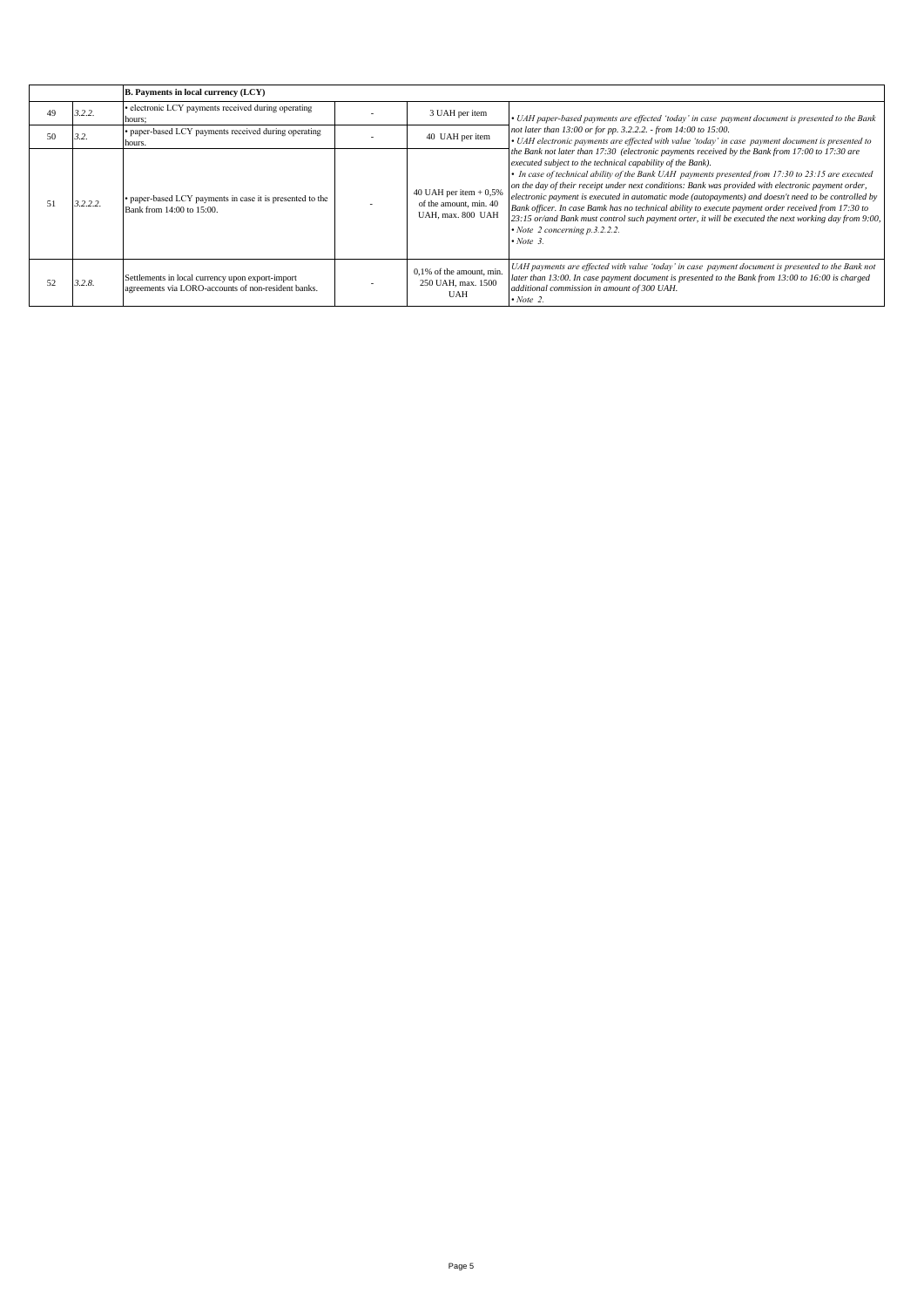|                    |              | <b>Internal transfers</b>                                                                                                                                           |                              |                                                              |                                                                                                                                                                                                                                                                                                                                                                                                                                                                                                                                                                                                                                                                                                                                                                                                                                                                                                                                                                                                              |
|--------------------|--------------|---------------------------------------------------------------------------------------------------------------------------------------------------------------------|------------------------------|--------------------------------------------------------------|--------------------------------------------------------------------------------------------------------------------------------------------------------------------------------------------------------------------------------------------------------------------------------------------------------------------------------------------------------------------------------------------------------------------------------------------------------------------------------------------------------------------------------------------------------------------------------------------------------------------------------------------------------------------------------------------------------------------------------------------------------------------------------------------------------------------------------------------------------------------------------------------------------------------------------------------------------------------------------------------------------------|
| 53                 | 3.3.         | Electronic internal bank transfers.                                                                                                                                 | commission is not<br>charged | commission is not charged                                    | Internal bank transfers are executed on the day of their receipt by the Bank<br>subject to:<br>acceptance of electronic payment orders from 0:01 till 22:00 - for the payments that are executed by<br>the Bank in automatic mode (autopayments);<br>acceptance of electronic payment orders from 0:00 till 17:30 - for the payments that require control<br>from a Bank's employee;<br>acceptance of payment orders in foreign currency in electronic from 9:00 to 16:00.<br>Internal bank transfers are executed on the <u>next working day</u> of their receipt by the Bank<br>subject to:<br>acceptance of electronic payment orders from 22:01 till 0:00 - for the payments that are executed by<br>the Bank in automatic mode (autopayments). Execution of the mentioned payments begins just after the<br>new operational day is opened in the Bank's system;<br>acceptance of electronic payment orders from $17:31$ till $00:00$ - for the payments that require control<br>from a Bank's employee. |
| 54                 | 3.3.2.       | Internal transfers in local currency on paper                                                                                                                       | commission is not<br>charged | 40 UAH per item                                              | Internal bank transfers are executed on the day of their receipt by the Bank<br>subject to:<br>acceptance of paper based payment orders in Local currency from 9:30 to 15:00;<br>acceptance of paper based payment orders in foreign currency from 9:30 to 16:00.<br>Commission is not paid if the transfer is between own accounts or to the Bank.                                                                                                                                                                                                                                                                                                                                                                                                                                                                                                                                                                                                                                                          |
|                    |              | Other payment services                                                                                                                                              |                              |                                                              |                                                                                                                                                                                                                                                                                                                                                                                                                                                                                                                                                                                                                                                                                                                                                                                                                                                                                                                                                                                                              |
| 55                 | 3.4.1.       | Cancellation of the payment upon request of the Client.                                                                                                             | 25 USD                       | <b>75 UAH</b>                                                | An additional fee is charged for the commission of correspondent banks and the bank of the receiver<br>of funds (see the Notification for the Tariffs).<br>Note 3.<br>Note 4.                                                                                                                                                                                                                                                                                                                                                                                                                                                                                                                                                                                                                                                                                                                                                                                                                                |
| 56                 | 3.5.1.       | Issue of the recipient bank adjusted the data to the details<br>of recipient/payer (inclusively account number and /or<br>code) upon written request of the Client. | <b>25 USD</b>                | <b>75 UAH</b>                                                | · Paid for the refinement for each transaction carried out.<br>Commission is not charged if amendments to payments orders and specification of payments details<br>upon written request of the Client concern internal bank transactions in Local and foreign currency.<br>• An additional fee is charged for the commission of correspondent banks and the bank of the receiver<br>of funds (see the Notification for the Tariffs).<br>$\cdot$ Note 3.<br>Note 4.                                                                                                                                                                                                                                                                                                                                                                                                                                                                                                                                           |
| 57                 | 3.5.2.       | Informing recipient bank to refine payer information<br>specified in the requisite "Purpose of Payment" on the<br>written request of the Client.                    | <b>25 USD</b>                | <b>75 UAH</b>                                                | Paid for the informing for each transaction carried out.<br>Client is obliged to provide their own agreement with the beneficiary specifying information in the<br>"Purpose of payment".<br>Commission is not charged if amendments to payments orders and specification of payments details<br>upon written request of the Client concern internal bank transactions in Local and foreign currency.<br>$\cdot$ Note 3.<br>Note 4.                                                                                                                                                                                                                                                                                                                                                                                                                                                                                                                                                                           |
| 58                 | 3.6.         | Investigations, per query (upon written request of the<br>Client).                                                                                                  | 25 USD                       | <b>400 UAH</b>                                               | The service for payments in local currency is provided only for commercial payments. For budget<br>payments service is not provided<br>$\cdot$ An<br>additional fee is charged for the commission of correspondent banks and the bank of the receiver of<br>funds (see the Notification for the Tariffs).<br>Note 3.<br>Note 4.                                                                                                                                                                                                                                                                                                                                                                                                                                                                                                                                                                                                                                                                              |
| 59                 | 3.7.         | Issue of outgoing or incoming SWIFT message copy.                                                                                                                   |                              | commission is not charged                                    | Note 3.<br>Providing the message for currency payments with BEN commission is possible only on value date.                                                                                                                                                                                                                                                                                                                                                                                                                                                                                                                                                                                                                                                                                                                                                                                                                                                                                                   |
| 60                 | 3.8          | Guaranteed Payment fee                                                                                                                                              |                              | 0,85% of the amount of<br>Guaranteed payment, min<br>100 UAH | The fee is charged for every received Guaranteed PaymentApplication<br>For<br>documents with deferred execution                                                                                                                                                                                                                                                                                                                                                                                                                                                                                                                                                                                                                                                                                                                                                                                                                                                                                              |
| Sequence<br>number | Tariffs code | <b>FOREIGN EXCHANGE</b>                                                                                                                                             | Foreign currency             | Local currency                                               | <b>Comments</b>                                                                                                                                                                                                                                                                                                                                                                                                                                                                                                                                                                                                                                                                                                                                                                                                                                                                                                                                                                                              |
|                    |              | Sale of foreign currency:                                                                                                                                           |                              |                                                              |                                                                                                                                                                                                                                                                                                                                                                                                                                                                                                                                                                                                                                                                                                                                                                                                                                                                                                                                                                                                              |
| 61                 | 4.1.1.       | value date "SPOT",                                                                                                                                                  |                              | $0,1%$ of the amount                                         | Commission is charged in UAH and calculated from the amount of sale recalculated under the                                                                                                                                                                                                                                                                                                                                                                                                                                                                                                                                                                                                                                                                                                                                                                                                                                                                                                                   |
| 62                 | 4.1.2.       | value date "today",                                                                                                                                                 | 0,4% of the amount           |                                                              | interbank rate.                                                                                                                                                                                                                                                                                                                                                                                                                                                                                                                                                                                                                                                                                                                                                                                                                                                                                                                                                                                              |
| 63                 | 4.1.3.       | value date "tomorrow".                                                                                                                                              |                              | 0.3% of the amount                                           | The application is accepted not later than 17:30.<br>$\bullet$ Note 3, $\bullet$ Note 8.                                                                                                                                                                                                                                                                                                                                                                                                                                                                                                                                                                                                                                                                                                                                                                                                                                                                                                                     |
| 64                 | 4.1.4.       | sale of foreign currency with value date "today" on<br>'urgently" terms.                                                                                            |                              | 0,5% of the amount                                           | Application for foreign currency sale is accepted by the Bank until 10:00.<br>If the application is executed, the funds from the sale in Hryvnia equivalent are credited to the current<br>account in two phases in proportion 70/30, namely:<br>- 70% of funds from the sale are credited to the current account till 11-00 the current day;<br>- 30% of funds from the sale are credited to the current account during operation time the current<br>day.<br>$\cdot$ Note 3.                                                                                                                                                                                                                                                                                                                                                                                                                                                                                                                               |
|                    |              | Purchase of foreign currency                                                                                                                                        |                              |                                                              |                                                                                                                                                                                                                                                                                                                                                                                                                                                                                                                                                                                                                                                                                                                                                                                                                                                                                                                                                                                                              |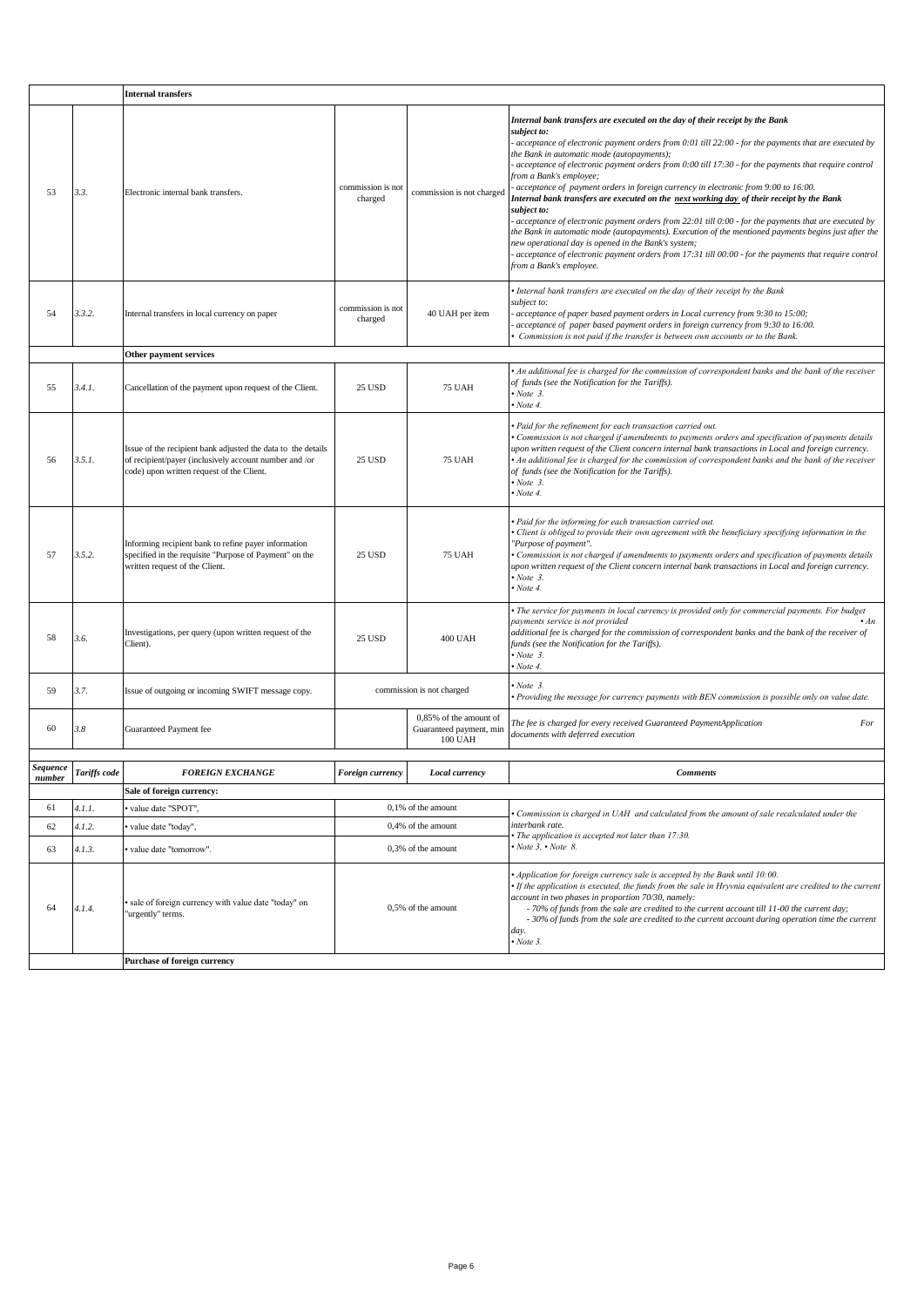|                           |                     | Issue of import collection documents vs. payment and/or                                                                               |                    | min. 25 USD max. 150 USD                                    |                                                                                                                                                                                                                                                                                                                                                                                                                                                                                                                                                                                                                                                                                                                                                                                                                                                                                                                                                                                                                                                                                                                                                                                                                                                                                                                                                                                                                                                           |
|---------------------------|---------------------|---------------------------------------------------------------------------------------------------------------------------------------|--------------------|-------------------------------------------------------------|-----------------------------------------------------------------------------------------------------------------------------------------------------------------------------------------------------------------------------------------------------------------------------------------------------------------------------------------------------------------------------------------------------------------------------------------------------------------------------------------------------------------------------------------------------------------------------------------------------------------------------------------------------------------------------------------------------------------------------------------------------------------------------------------------------------------------------------------------------------------------------------------------------------------------------------------------------------------------------------------------------------------------------------------------------------------------------------------------------------------------------------------------------------------------------------------------------------------------------------------------------------------------------------------------------------------------------------------------------------------------------------------------------------------------------------------------------------|
| 74                        | 6.1.5.              | Import collection payment.                                                                                                            |                    | min. 50 USD max. 400 USD<br>0,1% of the amount,             | Payment of the commission is made within 3 Banking days from the date of the invoice providing (but<br>not later than the last working day of the current month) in local currency under the NBU rate.                                                                                                                                                                                                                                                                                                                                                                                                                                                                                                                                                                                                                                                                                                                                                                                                                                                                                                                                                                                                                                                                                                                                                                                                                                                    |
| 72<br>73                  | 6.1.3.<br>6.1.4.    | Sending the documents to collection bank (export).<br>Advising of documentary collection (import).                                    |                    | 2 200 UAH per each set of documents<br>0,15% of the amount, |                                                                                                                                                                                                                                                                                                                                                                                                                                                                                                                                                                                                                                                                                                                                                                                                                                                                                                                                                                                                                                                                                                                                                                                                                                                                                                                                                                                                                                                           |
| 71                        | 6.1.2.              | Amendment of collection order terms.                                                                                                  | <b>40 USD</b>      |                                                             | • Payment of the commission is made within 3 Banking days from the date of the invoice providing (but<br>not later than the last working day of the current month) in local currency under the NBU rate.<br>The commission is paid in case of change of the amount of the collection order, and / or in case of<br>change of the collecting bank, and / or in case of change of the method of payment                                                                                                                                                                                                                                                                                                                                                                                                                                                                                                                                                                                                                                                                                                                                                                                                                                                                                                                                                                                                                                                     |
| 70                        | 6.1.1.              | Acceptance of documents on collection (export).                                                                                       |                    | $0,15%$ of the amount,<br>min. 50 USD max. 400 USD          | Payment of the commission is made within 3 Banking days from the date of the invoice providing (but<br>not later than the last working day of the current month) in local currency under the NBU rate.                                                                                                                                                                                                                                                                                                                                                                                                                                                                                                                                                                                                                                                                                                                                                                                                                                                                                                                                                                                                                                                                                                                                                                                                                                                    |
| <b>Sequence</b><br>number | <b>Tariffs code</b> | <b>DOCUMENTARY COLLECTION</b>                                                                                                         | Foreign currency   | Local currency                                              | <b>Comments</b>                                                                                                                                                                                                                                                                                                                                                                                                                                                                                                                                                                                                                                                                                                                                                                                                                                                                                                                                                                                                                                                                                                                                                                                                                                                                                                                                                                                                                                           |
| 69                        | 4.4.2.              | Changing of the day of execution of foreign currency<br>sale/purchase operations on "forward" terms (processing of<br>the documents). |                    | commission is not charged                                   |                                                                                                                                                                                                                                                                                                                                                                                                                                                                                                                                                                                                                                                                                                                                                                                                                                                                                                                                                                                                                                                                                                                                                                                                                                                                                                                                                                                                                                                           |
| 68                        | 4.4.1.              | Execution of foreign currency sale/purchase operations on<br>'forward" terms (processing of the documents).                           |                    | 0,3% of the amount                                          | For provision of this Service special agreement with the Bank shall be signed.<br>Commission is calculated from the amount of foreign currency sale/purchase and paid on the day of<br>signing the documents upon foreign currency sale/purchase on "forward" terms (hereinafter -<br>Agreement) in UAH under the rate defined in each Agreement.<br>Commission is paid for each Agreement.<br>Note 3.                                                                                                                                                                                                                                                                                                                                                                                                                                                                                                                                                                                                                                                                                                                                                                                                                                                                                                                                                                                                                                                    |
| 67                        | 4.3.                | Foreign currency purchase for another foreign currency<br>upon Client's application.                                                  | 0,3% of the amount |                                                             | Commission is calculated from the amount of foreign currency purchase and paid in UAH equivalent (•<br>based on NBU currency exchange rate on the day of the transaction.<br>Applications for purchase of foreign currency for another foreign currency bank accepts till 14:00 ^<br>Operation is carried out based on the rate set by the Bank at the time of transaction.<br>$Note 3. \cdot Note 8.$                                                                                                                                                                                                                                                                                                                                                                                                                                                                                                                                                                                                                                                                                                                                                                                                                                                                                                                                                                                                                                                    |
| 66                        | 4.2.1.              | Purchase of foreign currency on "urgently" terms.                                                                                     | upon agreement     |                                                             | The Application for purchase of foreign currency is executed by the Bank within the terms defined by<br>the current legislation of Ukraine, subject to:<br>the provision by the Client to the Bank of a properly completed package of documents, which is the<br>basis for execution of a purchase of foreign currency, that meets the requirements of the current<br>legislation of Ukraine, no later than 10:30 the operating day, in which the operation for the purchase<br>of foreign currency is executed;<br>and<br>- transfer / provision of the amount in UAH, which is related to the purchase of foreign currency,<br>within the terms provided by the current legislation of Ukraine;<br>availability of appropriate volumes of foreign currency and exchange rates on the interbank foreign<br>exchange market of Ukraine, liquidity of the interbank foreign exchange market of Ukraine as well as<br>other objective conditions and circumstances<br>$v$ Note 3.<br>$\cdot$ Note 7.<br>$\cdot$ Note 8.                                                                                                                                                                                                                                                                                                                                                                                                                                     |
| 65                        | 4.2.                | Purchase of foreign currency.                                                                                                         | 0,5% of the amount |                                                             | Commission is calculated from the amount of foreign currency purchase and paid in UAH under the<br>interbank rate<br>Application for purchase of foreign currency is accepted by the Bank during th Opening hours from<br>9:00 till 16:30<br>Application for purchase of foreign currency accepted no later then 14:30 could be perfomed by the<br>Bank during Opening hours of business day when it was accepted, in the case of:<br>- package of documents for purchase of foreign currency corresponds the conditions of current<br>legislation of Ukraine, no later than 14:30 the business day on which the transaction to purchase<br>foreign currency is carried out;<br>transfer / provision of the amount in hryvnias related to the purchase of foreign currency no tlater<br>than 14:30 the business dayhe transaction to purchase foreign currency is carried out;<br>availability of appropriate volumes of foreign currency and exchange rates on the interbank foreign<br>exchange market of Ukraine, liquidity of the interbank foreign exchange market of Ukraine as well as<br>other objective conditions and circumstances.<br>• The Bank can<br>ecxecute, Application for purchase of foreign currency that was accepted after 14:30 and the Client<br>fulfills the abovementioned conditions, the next business day or until the date of its revocation by the<br>Client<br>$\cdot$ Note 3<br>$\cdot$ Note 7.<br>Note 8.<br>Note 11. |
|                           |                     |                                                                                                                                       |                    |                                                             |                                                                                                                                                                                                                                                                                                                                                                                                                                                                                                                                                                                                                                                                                                                                                                                                                                                                                                                                                                                                                                                                                                                                                                                                                                                                                                                                                                                                                                                           |

 $\mathsf{l}$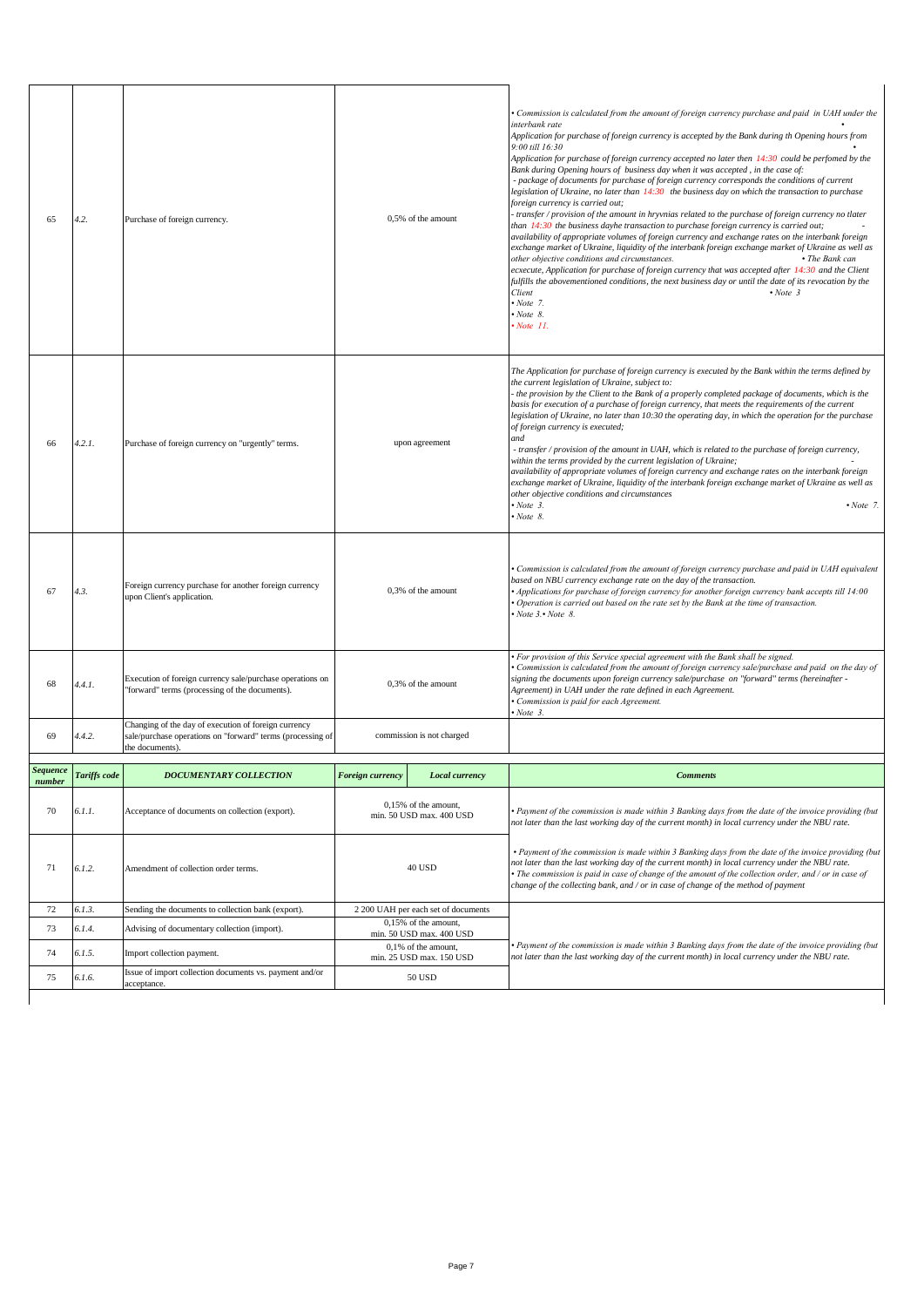| Sequence<br>number | Tariffs code  | <b>DOCUMENTARY CREDITS (L/C)</b>                                                                                                                                   | <b>Foreign currency</b><br><b>Local currency</b>       |                                                                                                                                                                                                                    | <b>Comments</b>                                                                                                                                                                                                                                                                                                      |
|--------------------|---------------|--------------------------------------------------------------------------------------------------------------------------------------------------------------------|--------------------------------------------------------|--------------------------------------------------------------------------------------------------------------------------------------------------------------------------------------------------------------------|----------------------------------------------------------------------------------------------------------------------------------------------------------------------------------------------------------------------------------------------------------------------------------------------------------------------|
|                    |               | <b>Export Letters of Credit/Letters of Credit received:</b>                                                                                                        |                                                        |                                                                                                                                                                                                                    |                                                                                                                                                                                                                                                                                                                      |
| 76                 | 7.1.2.        | L/C advising.                                                                                                                                                      |                                                        | 0.15% of the maximum amount subject to<br>tolerance, min. 50 USD max. 500 USD.                                                                                                                                     |                                                                                                                                                                                                                                                                                                                      |
| 77                 | 7.1.2.1.      | Advising of L/C amount increase.                                                                                                                                   |                                                        | 0,15% of the maximum amount go L/C subject<br>to tolerance, min. 50 USD max. 500 USD.                                                                                                                              |                                                                                                                                                                                                                                                                                                                      |
| 78                 | 7.1.3.        | L/C confirmation in case of providing with 100 % cash<br>cover amount.                                                                                             |                                                        | 0.5% per annum, min. 100 USD                                                                                                                                                                                       |                                                                                                                                                                                                                                                                                                                      |
| 79                 | 7.1.4.        | L/C confirmation without of providing with 100 % cash                                                                                                              |                                                        | upon agreement                                                                                                                                                                                                     |                                                                                                                                                                                                                                                                                                                      |
| 80                 | 7.1.5.        | cover amount.<br>Other L/C amendments advising.                                                                                                                    |                                                        | 50 USD per each advising                                                                                                                                                                                           |                                                                                                                                                                                                                                                                                                                      |
| 81                 | 7.1.6.        | Pre-checking L/C documents by client's written request in                                                                                                          |                                                        | 100 USD per each set of documents                                                                                                                                                                                  |                                                                                                                                                                                                                                                                                                                      |
| 82                 | 7.1.7.        | case of L/C is available with OTP Bank JSC.<br>Checking L/C documents.                                                                                             |                                                        | 0,2 % of the amount,<br>min. 100 USD max. 1500 USD                                                                                                                                                                 |                                                                                                                                                                                                                                                                                                                      |
| 83                 | 7.1.8.        | Pre-checking L/C documents by client's written request in<br>case of L/C is not available with OTP Bank JSC.                                                       |                                                        | $0,2$ % of the amount,<br>min. 100 USD max. 1500 USD                                                                                                                                                               |                                                                                                                                                                                                                                                                                                                      |
| 84                 | 7.1.9.        | Processing discrepant L/C documents.                                                                                                                               |                                                        | 50 USD per each set of documents                                                                                                                                                                                   | Payment of the commission is made if JSC "OTP BANK" checking the documents on the letter of credit<br>as the executing bank or in accordance with the written request of the beneficiary of the letter of credit                                                                                                     |
| 85                 | 7.1.10.       | L/C cancellation.                                                                                                                                                  |                                                        | 30 USD                                                                                                                                                                                                             |                                                                                                                                                                                                                                                                                                                      |
|                    |               | Import Letters of Credit/Letters of Credit issued:                                                                                                                 |                                                        |                                                                                                                                                                                                                    |                                                                                                                                                                                                                                                                                                                      |
| 86                 | 7.2.2.        | L/C issuance with 100% cash cover amount provided by<br>the client/increasing the amount of L/C with 100% cash<br>cover amount provided by the client.             |                                                        | 0,25 % of the maximum amount subject to<br>tolerance, min. 50 USD max. 1500 USD                                                                                                                                    |                                                                                                                                                                                                                                                                                                                      |
| 87                 | $7.2.2.*$     | L/C issuance without 100% cash cover amount provided<br>by the client.                                                                                             |                                                        | upon agreement                                                                                                                                                                                                     |                                                                                                                                                                                                                                                                                                                      |
| 88                 | 7.2.3.        | L/C amendment.                                                                                                                                                     |                                                        | 50 USD per each advise                                                                                                                                                                                             |                                                                                                                                                                                                                                                                                                                      |
| 89                 | 7.2.4.        | Checking L/C documents.                                                                                                                                            |                                                        | 0,2 % of the amount, min. 100 USD max 1500<br><b>USD</b>                                                                                                                                                           |                                                                                                                                                                                                                                                                                                                      |
| 90                 | 7.2.6.        | Processing discrepant L/C documents.                                                                                                                               |                                                        | 50 USD per each set of documents                                                                                                                                                                                   | Payment of the commission is made in case JSC "OTP BANK" carries out checking the documents on<br>the letter of credit                                                                                                                                                                                               |
| 91                 | 7.2.7.        | L/C cancellation.                                                                                                                                                  |                                                        | 30 USD                                                                                                                                                                                                             |                                                                                                                                                                                                                                                                                                                      |
| 92                 | 7.2.8.        | Payment under L/C.                                                                                                                                                 | 0,1 % of the amount, min. 25 USD max.150<br><b>USD</b> |                                                                                                                                                                                                                    | The fee is paid in case of making a payment in favor of the counterparty bank and / or in case of<br>debiting by the counterparty bank of the account of OTP BANK JSC in the amount of the payment<br>under the letter of credit                                                                                     |
|                    |               | Other operations under L/C:                                                                                                                                        |                                                        |                                                                                                                                                                                                                    |                                                                                                                                                                                                                                                                                                                      |
| 93                 | 7.3.1.        | Transfer of transferable L/C.                                                                                                                                      |                                                        | 0,2% of the amount,<br>min. 50 USD max. 2000 USD                                                                                                                                                                   |                                                                                                                                                                                                                                                                                                                      |
| 94                 | 7.3.2. 7.3.3. | Acceptance of bill of exchange.                                                                                                                                    |                                                        | upon agreement                                                                                                                                                                                                     |                                                                                                                                                                                                                                                                                                                      |
| 95                 | 7.3.5.        | Reimbursement with reimbursement undertaking in case<br>of providing with 100 % cash cover amount.                                                                 |                                                        | 0.5% per annum, min. 100 USD                                                                                                                                                                                       |                                                                                                                                                                                                                                                                                                                      |
| 96                 | 7.3.6.        | Reimbursement with reimbursement undertaking without<br>providing with 100 % cash cover amount.                                                                    |                                                        | upon agreement                                                                                                                                                                                                     |                                                                                                                                                                                                                                                                                                                      |
| 97                 | 7.3.7.        | Processing and sending of documents under the export L/C<br>abroad                                                                                                 |                                                        | 2200 UAH per each set of documents                                                                                                                                                                                 |                                                                                                                                                                                                                                                                                                                      |
| 98                 | 7.3.8.        | Processing and transferring documents on import/given<br>Æ.                                                                                                        |                                                        | 15 USD per each set of documents                                                                                                                                                                                   |                                                                                                                                                                                                                                                                                                                      |
| 99                 | 7.3.9.        | Standby L/C amount decrease in accordance with<br>documents submitted by the applicant (if anticipated by the<br>standby L/C terms)                                |                                                        | 50 USD per each decrease                                                                                                                                                                                           |                                                                                                                                                                                                                                                                                                                      |
| 100                | 7.3.10.       | Requests / inquiries under L/C upon request of the Client                                                                                                          |                                                        | 10 USD per each request                                                                                                                                                                                            |                                                                                                                                                                                                                                                                                                                      |
| 101                | 7.3.11.       | Processing and sending documents on the received letter of<br>credit within borders of Ukraine                                                                     |                                                        | 30 USD per each set of documents                                                                                                                                                                                   | Fees are paid within 3 Banking days from the date of the invoice (but not later than the last working<br>day of the current month) in national currency at the NBU rate.                                                                                                                                             |
| Sequence<br>number | Tariffs code  | <b>GUARANTEES</b>                                                                                                                                                  | <b>Foreign currency</b>                                | Local currency                                                                                                                                                                                                     | <b>Comments</b>                                                                                                                                                                                                                                                                                                      |
| 102                | 8.1.          | Guarantee issuance with 100% cash cover amount<br>provided by the client/increasing the amount of Guarantee<br>with 100% cash cover amount provided by the client. |                                                        | 1,2% annualy of the amount of the guarantee /<br>amount of increase for the entire term of the<br>guarantee, including the date of issue and the<br>expiration date of the guarantee,<br>min. 40 USD max. 1000 USD | Commission is paid not later than the day of Guarantee issue in local currency upon the NBU rate or<br>conditions defined in agreement                                                                                                                                                                               |
| 103                | 8.1.1.        | Issuance/increasing sum of Guarantee against other<br>collateral.                                                                                                  | upon agreement                                         |                                                                                                                                                                                                                    |                                                                                                                                                                                                                                                                                                                      |
| 104                | 8.1.4         | Preparation of the guarantee text                                                                                                                                  | 20 USD                                                 |                                                                                                                                                                                                                    | Commission is charged in Local currency upon NBU rate in case of guarantee details preparation<br>and in case the Client does not submit documents for guarantee issuance.                                                                                                                                           |
| 105                | 8.1.5.        | Guarantee issuance without cash cover amount:                                                                                                                      |                                                        |                                                                                                                                                                                                                    |                                                                                                                                                                                                                                                                                                                      |
| 106                |               | 8.1.5.1 • for guarantee amount up to 10000 UAH                                                                                                                     | <b>800 UAH</b>                                         |                                                                                                                                                                                                                    | Commission is paid not later than the day of Guarantee issue.                                                                                                                                                                                                                                                        |
| 107                | 8.1.5.2       | • for guarantee amount from 10000,01 to 50000,00 UAH                                                                                                               | 1 200 UAH                                              |                                                                                                                                                                                                                    |                                                                                                                                                                                                                                                                                                                      |
| 108                | 8.1.5.3       | • for guarantee amount from 50000,01 to 100000,00 UAH                                                                                                              |                                                        | 2,5% of guarantee amount                                                                                                                                                                                           |                                                                                                                                                                                                                                                                                                                      |
| 109                | 8.1.5.4       | for guarantee amount from $100000,01$ to $350000,00$<br>UAH                                                                                                        |                                                        | 2% of guarantee amount                                                                                                                                                                                             |                                                                                                                                                                                                                                                                                                                      |
| 110                | 8.2.          | Quick arrangement of Bank guarantee                                                                                                                                |                                                        | 1 000 UAH                                                                                                                                                                                                          | The guarantee is issued within 5 working hours from the moment of receiving the application through<br>the Bank's website in case of prompt signing of documents by the client.<br>Payment of the commission is made no later than the date of the guarantee.<br>This fee is additional to the guarantee issuing fee |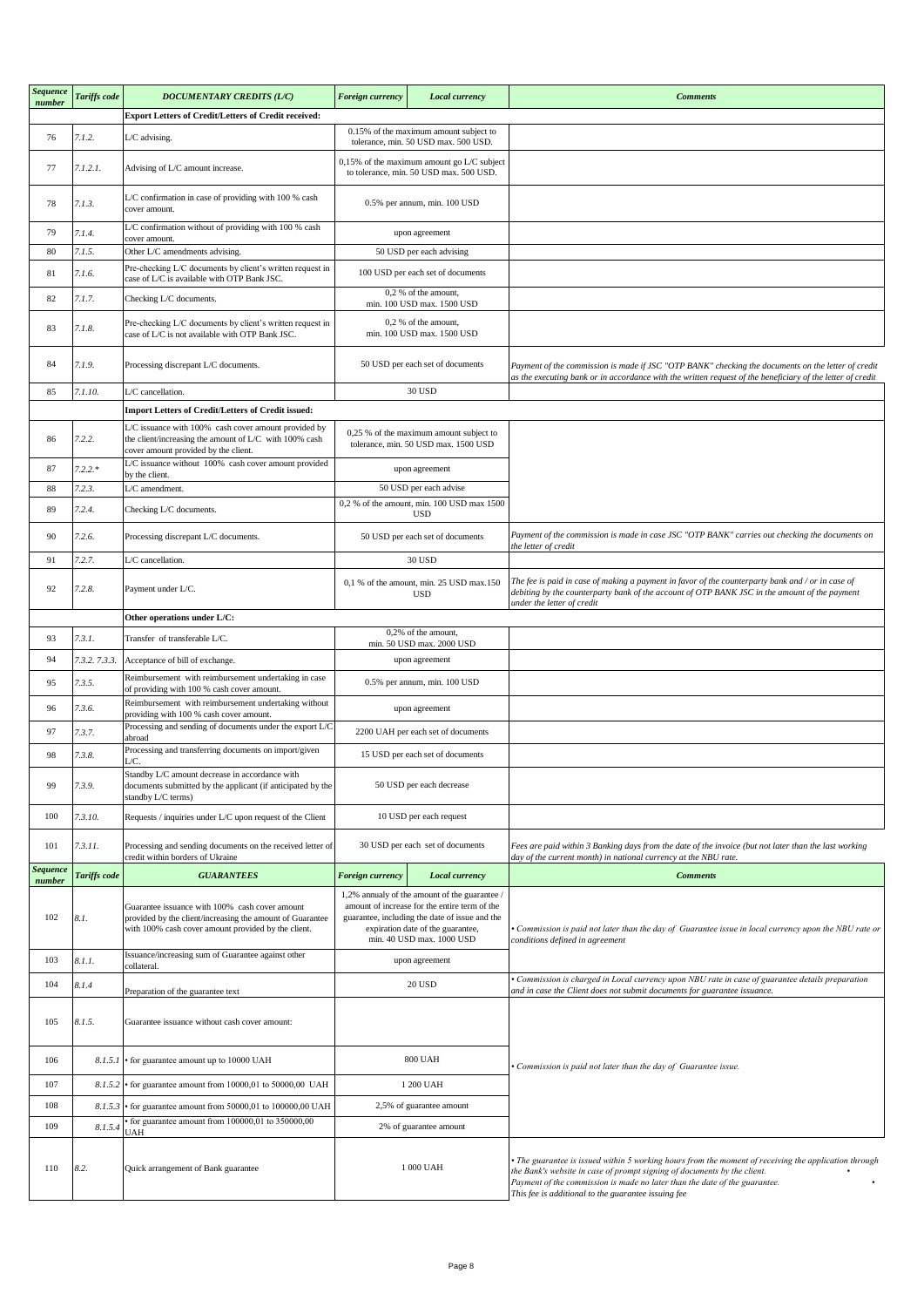| 111 | 8.3. | Provided guarantee terms advising. / Advising increase in<br>amount of provided guarantee.                                                                        | 0,15% of the amount,<br>min. 50 USD max. 500 USD |                                                                                                                                                                                                          |
|-----|------|-------------------------------------------------------------------------------------------------------------------------------------------------------------------|--------------------------------------------------|----------------------------------------------------------------------------------------------------------------------------------------------------------------------------------------------------------|
| 112 | 8.4. | Provided guarantee amendment.                                                                                                                                     | 20 USD per each advise                           |                                                                                                                                                                                                          |
| 113 | 8.5. | Guarantee cancellation by client's request.                                                                                                                       | <b>20 USD</b>                                    |                                                                                                                                                                                                          |
| 114 | 8.6. | Checking of signatures authenticity on a guarantee<br>received by the client directly from the bank-guarantor.                                                    | 20 USD                                           | • Payment of the commission is made within 3 Banking days from the date of the invoice providing (but<br>not later than the last working day of the current month) in local currency under the NBU rate. |
| 115 | 8.7. | Provided guarantee amendment advising.                                                                                                                            | 20 USD, per each advise                          |                                                                                                                                                                                                          |
| 116 | 8.8. | Processing and sending claim/document under a guarantee<br>to the bank-guarantor.                                                                                 | <b>70 USD</b>                                    |                                                                                                                                                                                                          |
| 117 | 8.9. | Decrease in guarantee amount provided in accordance with<br>documents received from the principal (if such decrease is<br>anticipated by the terms of guarantee). | 20 USD per each decrease in amount               |                                                                                                                                                                                                          |
|     |      |                                                                                                                                                                   |                                                  |                                                                                                                                                                                                          |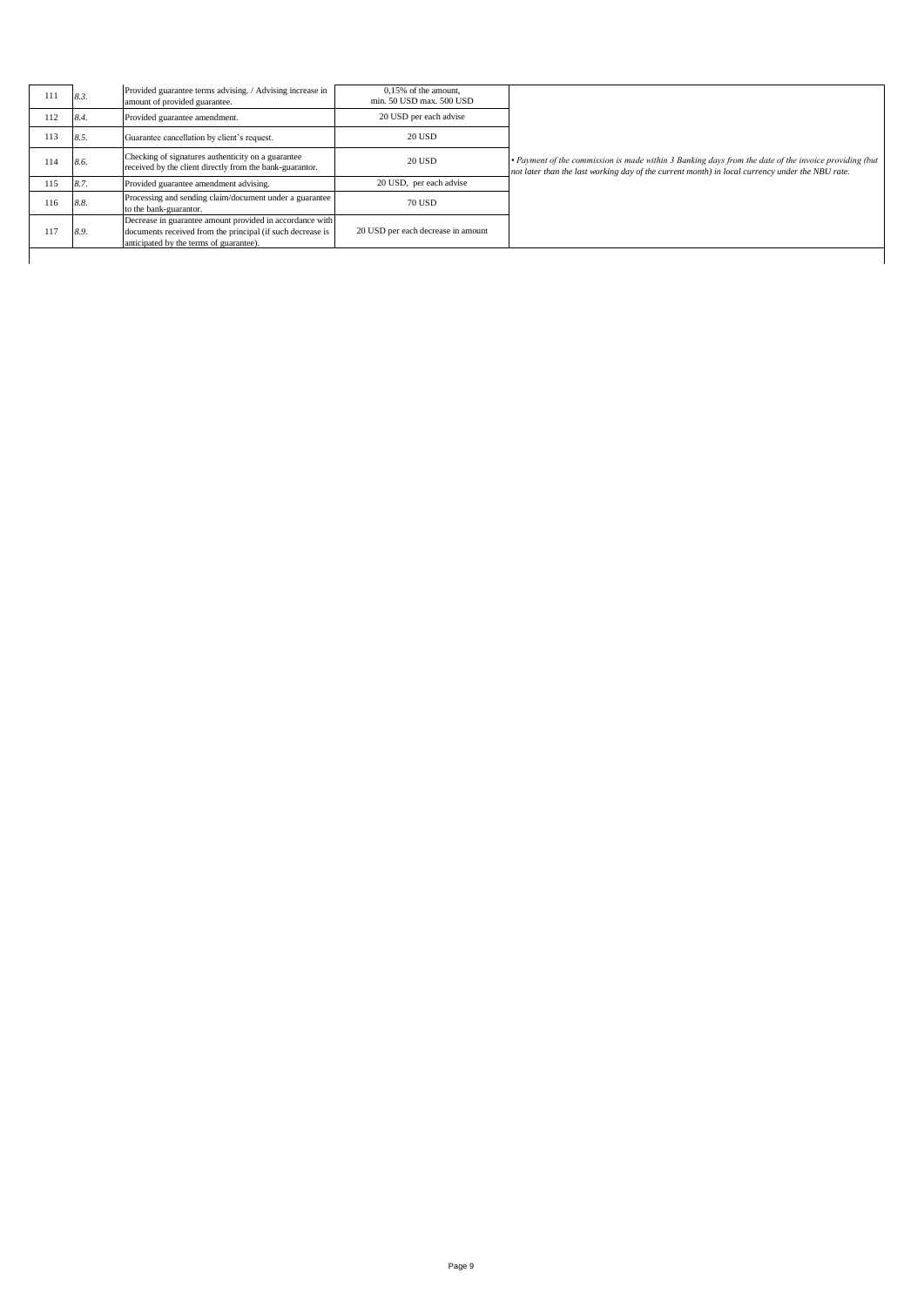| <b>Sequence</b><br>number | Tariffs code   | <b>CLIENT-BANK SYSTEM</b>                                                                                                                                                                                                                                     | Foreign currency                          | Local currency                                                                                                 | <b>Comments</b>                                                                                                                                                                                                                                                                                                                                                                                                                                                                                                                                                                                                                                                                                                                                                                                                                                                                                                                                                                                                                                                                                                                                                                                                          |
|---------------------------|----------------|---------------------------------------------------------------------------------------------------------------------------------------------------------------------------------------------------------------------------------------------------------------|-------------------------------------------|----------------------------------------------------------------------------------------------------------------|--------------------------------------------------------------------------------------------------------------------------------------------------------------------------------------------------------------------------------------------------------------------------------------------------------------------------------------------------------------------------------------------------------------------------------------------------------------------------------------------------------------------------------------------------------------------------------------------------------------------------------------------------------------------------------------------------------------------------------------------------------------------------------------------------------------------------------------------------------------------------------------------------------------------------------------------------------------------------------------------------------------------------------------------------------------------------------------------------------------------------------------------------------------------------------------------------------------------------|
|                           |                | <b>Connection of Client-Bank system:</b>                                                                                                                                                                                                                      |                                           |                                                                                                                |                                                                                                                                                                                                                                                                                                                                                                                                                                                                                                                                                                                                                                                                                                                                                                                                                                                                                                                                                                                                                                                                                                                                                                                                                          |
| 118                       | 10.1.11.       | Issue of access certificate for new authorized person of the<br>Client upon independent connection to the system.                                                                                                                                             |                                           | <b>120 UAH</b>                                                                                                 | Commission is paid in cash or by payment according to requisites provided by the Bank for each<br>certificate issued for new authorized person of the Client that defined in the Client's application.<br>Commission is paid not later than the day of certificate issuance.                                                                                                                                                                                                                                                                                                                                                                                                                                                                                                                                                                                                                                                                                                                                                                                                                                                                                                                                             |
| 119                       | 10.1.10.       | Change of the certificate for the existing authorized person<br>upon Client's request (received on papper) / change of the<br>access to the accounts for the existing authorized person<br>upon Clients request.                                              |                                           | <b>50 UAH</b>                                                                                                  | Change of the certificate upon Clients request excluding change of the certificate due to the<br>termination of certificate.<br>· Change of the access - connection/disconnection of new accounts, modules etc.<br>Commission is paid for each certificate in cash in the Bank's cash desk or by payment according to<br>requisites provided by the Bank not later than the day of certificate issuance.                                                                                                                                                                                                                                                                                                                                                                                                                                                                                                                                                                                                                                                                                                                                                                                                                 |
| 120                       | 10.1.12        | Change of the certificate for the existing authorized person<br>upon Client's request using OTP-code service                                                                                                                                                  |                                           | commission is not charged                                                                                      | • Change of the certificate upon Clients request                                                                                                                                                                                                                                                                                                                                                                                                                                                                                                                                                                                                                                                                                                                                                                                                                                                                                                                                                                                                                                                                                                                                                                         |
| 121                       | 10.1.1.        | Connection of the one workplace to the system with<br>presence of Bank's specialist                                                                                                                                                                           |                                           | <b>300 UAH</b>                                                                                                 | Commission is paid not later than the day of connection/reconnection of the one workplace to the<br>system and includes issue/change of one certificate for access to the system.                                                                                                                                                                                                                                                                                                                                                                                                                                                                                                                                                                                                                                                                                                                                                                                                                                                                                                                                                                                                                                        |
| 122                       | 10.2.<br>10.3. | Maintenance fee for Client-Bank system.                                                                                                                                                                                                                       |                                           | 250 UAH per month                                                                                              | Maintenance fee for Client-Bank system is charged for using Client-Bank system by a Client during<br>a month (payments settlement, operations and balance of account monitoring, obtainment of any<br>additional information etc.) at the last working day of the month.                                                                                                                                                                                                                                                                                                                                                                                                                                                                                                                                                                                                                                                                                                                                                                                                                                                                                                                                                 |
| 123                       | 10.2.2.        | Using of Client-Bank system in case there is no LCY<br>current account opened in the Bank.                                                                                                                                                                    |                                           | <b>200 UAH</b>                                                                                                 | Commission for using of Client-Bank system in case of current account absence in the Bank is paid<br>by the Client monthly at the last working day of each month.                                                                                                                                                                                                                                                                                                                                                                                                                                                                                                                                                                                                                                                                                                                                                                                                                                                                                                                                                                                                                                                        |
| 124                       | 10.5.          | Assessment of information security at Client's working<br>place with installed Client-Bank system:<br>verification of one working place;<br>verification of two working places;<br>verification the third and each next working place.                        |                                           | 400 UAH including VAT<br>600 UAH including VAT<br>100 UAH including VAT                                        | · Service includes:<br>- visit of specialist;<br>- Preparation of recommendations concerning elimination of deficiencies.<br>Commission is paid with VAT.<br>Note 3.                                                                                                                                                                                                                                                                                                                                                                                                                                                                                                                                                                                                                                                                                                                                                                                                                                                                                                                                                                                                                                                     |
| 125                       | 10.6.          | Issuing of secret key on cryptographic device<br>(token).                                                                                                                                                                                                     | 120 UAH                                   |                                                                                                                | · Subject to providing by the Client the cryptographic device that is compatible with the software of the<br>Bank.                                                                                                                                                                                                                                                                                                                                                                                                                                                                                                                                                                                                                                                                                                                                                                                                                                                                                                                                                                                                                                                                                                       |
| Sequence<br>number        | Tariffs code   | <b>OPERATIONS WITH PROMISSORY NOTES</b><br>Aval                                                                                                                                                                                                               | <b>Foreign currency</b><br>Local currency |                                                                                                                | <b>Comments</b>                                                                                                                                                                                                                                                                                                                                                                                                                                                                                                                                                                                                                                                                                                                                                                                                                                                                                                                                                                                                                                                                                                                                                                                                          |
| 126                       | 12.2.1.        | in case of 100% coverage of funds,                                                                                                                                                                                                                            |                                           | upon agreement                                                                                                 |                                                                                                                                                                                                                                                                                                                                                                                                                                                                                                                                                                                                                                                                                                                                                                                                                                                                                                                                                                                                                                                                                                                                                                                                                          |
| 127                       | 12.2.2.        | in case of aval credit (for OTP Bank JSC customers).                                                                                                                                                                                                          |                                           | upon agreement                                                                                                 |                                                                                                                                                                                                                                                                                                                                                                                                                                                                                                                                                                                                                                                                                                                                                                                                                                                                                                                                                                                                                                                                                                                                                                                                                          |
| Sequence                  |                |                                                                                                                                                                                                                                                               |                                           |                                                                                                                |                                                                                                                                                                                                                                                                                                                                                                                                                                                                                                                                                                                                                                                                                                                                                                                                                                                                                                                                                                                                                                                                                                                                                                                                                          |
| number                    | Tariffs code   | <b>OPERATIONS WITH SECURITIES</b>                                                                                                                                                                                                                             | <b>Foreign currency</b>                   | <b>Local currency</b>                                                                                          | <b>Comments</b>                                                                                                                                                                                                                                                                                                                                                                                                                                                                                                                                                                                                                                                                                                                                                                                                                                                                                                                                                                                                                                                                                                                                                                                                          |
| 128<br>129                | 13.1.<br>13.2. | Purchase/sale securities by customer's request.<br>For servicing as a lead manager & underwriter.                                                                                                                                                             |                                           | upon agreement<br>upon agreement                                                                               |                                                                                                                                                                                                                                                                                                                                                                                                                                                                                                                                                                                                                                                                                                                                                                                                                                                                                                                                                                                                                                                                                                                                                                                                                          |
| 130                       | 13.3.          | For servicing as a payment agent.                                                                                                                                                                                                                             |                                           | upon agreement                                                                                                 |                                                                                                                                                                                                                                                                                                                                                                                                                                                                                                                                                                                                                                                                                                                                                                                                                                                                                                                                                                                                                                                                                                                                                                                                                          |
| 131                       | 13.5.          | Funds transferring in accordance with NBU payment order<br>for execution of service provision by NBU Depositary.                                                                                                                                              |                                           | upon agreement                                                                                                 |                                                                                                                                                                                                                                                                                                                                                                                                                                                                                                                                                                                                                                                                                                                                                                                                                                                                                                                                                                                                                                                                                                                                                                                                                          |
| 132                       |                | Custody                                                                                                                                                                                                                                                       |                                           | according to the tariffs for depository services<br>for legal entities non-residents, residents and<br>issuers | The Commission calculated according to the chosen product of depository services on the basis of<br>tariffs for this product.<br>• Non-residents pay commission in USD. If the Bank receives Client's request about charging<br>commissions in other currencies, including UAH, after processing by the Bank of such request and<br>make a positive decision, the commission charged by the NBU exchange rate at the date of accrual.                                                                                                                                                                                                                                                                                                                                                                                                                                                                                                                                                                                                                                                                                                                                                                                    |
| <b>Sequence</b><br>number | Tariffs code   | <b>NON-RESIDENTIAL CREDITS AND FOREIGN</b><br><b>ECONOMIC CONTRACTS</b>                                                                                                                                                                                       | Foreign currency                          | Local currency                                                                                                 | <b>Comments</b>                                                                                                                                                                                                                                                                                                                                                                                                                                                                                                                                                                                                                                                                                                                                                                                                                                                                                                                                                                                                                                                                                                                                                                                                          |
| 133                       | 11.5.          | Revision of documents regarding credit maintenance, non-<br>residential credits and loans including returnable financial<br>help; acount creation in NBU system registration of<br>contracts on credits, loans, including returnable financial<br>help.       |                                           | 2 500 UAH                                                                                                      | • Commission is paid once, at the moment the Bank receives the set of documents.<br>• Includes: first consultation of currency control specialist; checking documents for registration in<br>NBU; providing drafts prepared by the Bank of the loan agreement and additional agreements about<br>changing: the term of the credit repayment, party (s) (in the frame of loan assignment), and/or<br>changing of parties' banking requisites, changing of the agreement amount, changing of the rate, and<br>Notification (on demand); account creating in NBU system within 5 working days starting from the<br>next day the full set of documents received by the Bank.<br>$\cdot$ Note 3.                                                                                                                                                                                                                                                                                                                                                                                                                                                                                                                              |
| 134                       | 11.5.2.        | Urgent revision of documents regarding credit<br>maintenance, non-residential credits and loans including<br>returnable financial help; acount creation in NBU system<br>registration of contracts on credits, loans, including<br>returnable financial help. |                                           | 8 500 UAH                                                                                                      | Commission is paid once, at the moment the Bank receives the set of documents.<br>· Includes: first consultation of currency control specialist; checking documents for registration in<br>NBU; providing drafts prepared by the Bank of the loan agreement and additional agreements about<br>changing: the term of the credit repayment, party(s) (in the frame of loan assignment), and/or<br>changing of parties' banking requisites, changing of the agreement amount, changing of the rate, and<br>Notification (on demand); account creating in NBU system.<br>• Checking of the documents that are out of standard requirements; agreements with complicated<br>conditions of calculations: 1) credit lines, 2) calculations with floating interest rates; 3) a lot of<br>receiving and paying off loans by tranches, and/or monthly/quarterly interest accruals and redemptions<br>for agreements, 4) many times changed conditions of the disbursement for the whole of agreement<br>period, 5) loan currency changing upon agreement etc.).<br>• The answer is provided within 3 working days starting from the next day the full set of documents and<br>commission received by the Bank.<br>$\cdot$ Note 3. |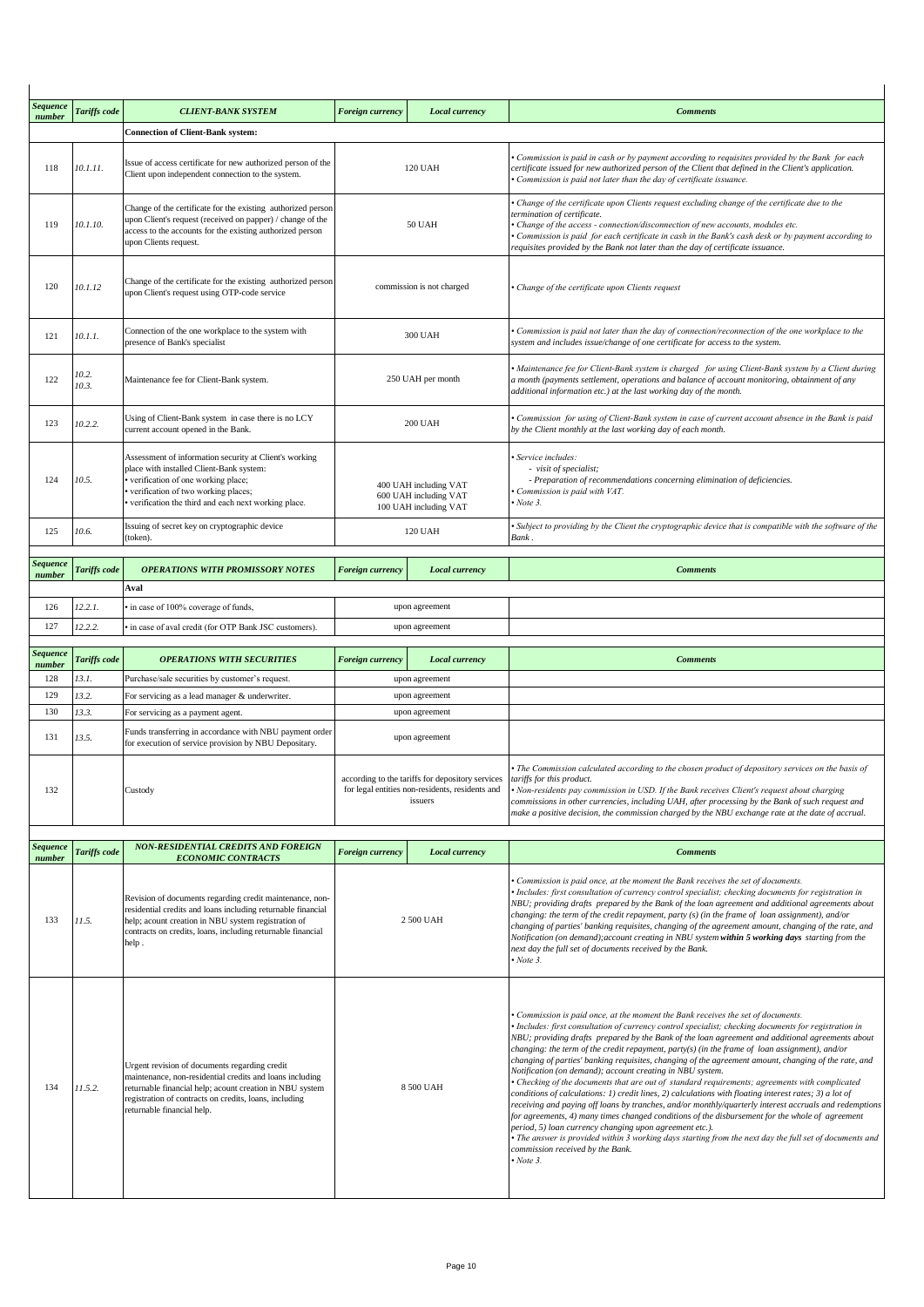| 135 | 11.5.1. | Revision and agreement of documents regarding<br>maintenance of credits, loans contracts including returnable<br>financial help from non-residents, in case the Bank should<br>maintain tripartite agreement on direct debit of account;<br>acount creation in NBU system registration of contracts on<br>credits, loans, including returnable financial help. | 4 600 UAH | • Commission is paid once, at the moment the Bank receives the complete set of documents for revision<br>or agreement.<br>• Full list of operations included in the cost of the maintenance of credits, loans, including returnable<br>financial help, from non-residents is provided in Note 5.<br>• Commission of Process agent is paid by the Client additionally according to tripartite agreement. |
|-----|---------|----------------------------------------------------------------------------------------------------------------------------------------------------------------------------------------------------------------------------------------------------------------------------------------------------------------------------------------------------------------|-----------|---------------------------------------------------------------------------------------------------------------------------------------------------------------------------------------------------------------------------------------------------------------------------------------------------------------------------------------------------------------------------------------------------------|
| 36  | 11.6.   | Revision of drafts (contracts, additional agreements,<br>notifications etc.) of credit and loan agreements, including<br>repayable financial help from non-residents, leasing,<br>commodity loans that required account registration in<br>NBU system.                                                                                                         | 1700 UAH  | • Comments to drafts of the documents are provided within 7 working days starting from the next day<br>the full set of documents and commission received by the Bank. The working day means 8 working<br>hours of the Bank.<br>$\cdot$ Note 10.                                                                                                                                                         |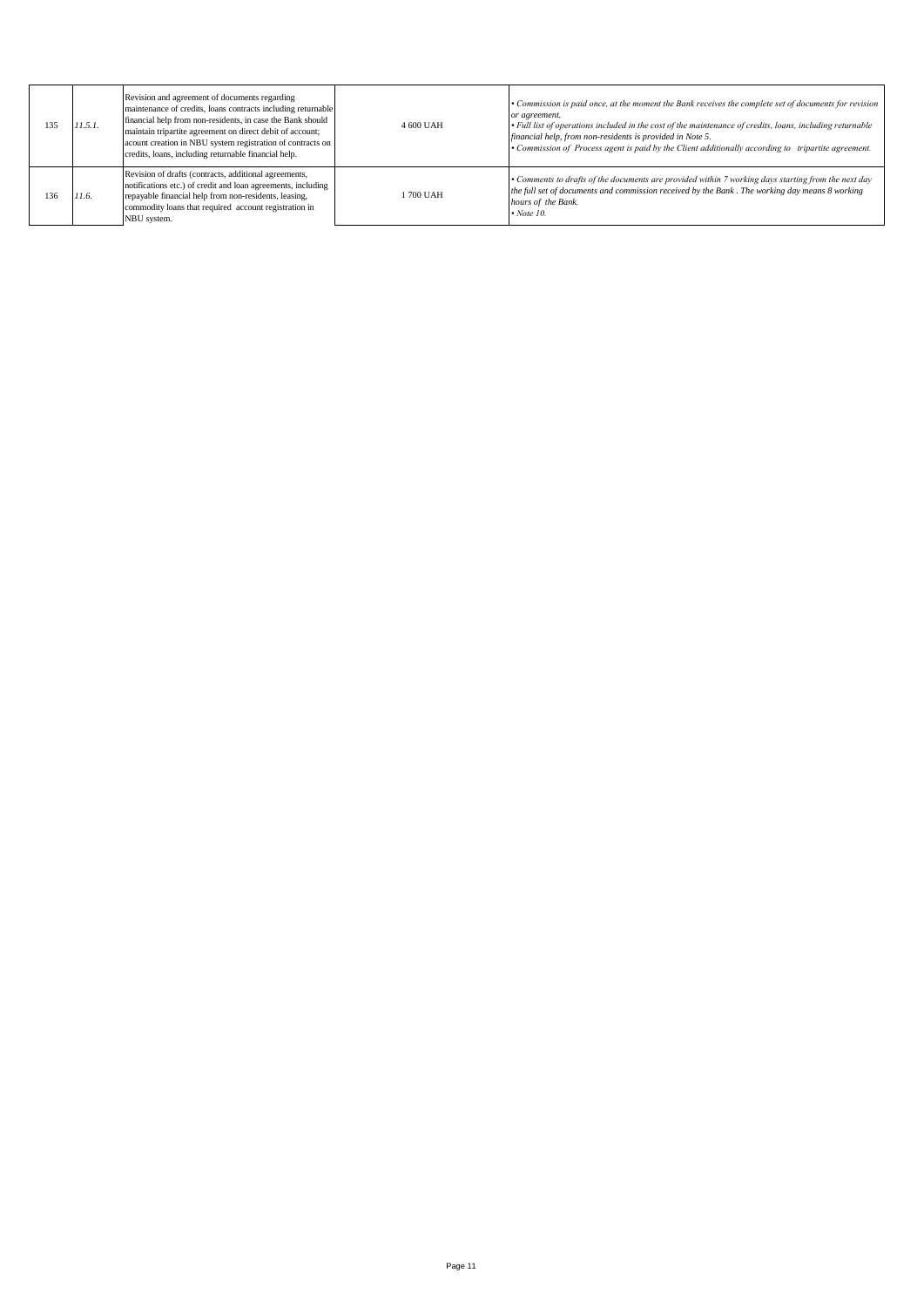| 137 | 11.6.2. | Providing by the Bank draft of documents (contracts,<br>additional agreements, notifications of agreements etc.)<br>under credits and loans agreements, including repayable<br>financial help from non-residents, leasing, commodity loan<br>necessary to carry out operations on them or create an<br>account in the NBU system.<br>Preliminary verification of documents that go beyond the<br>standard requirements for credit / loan agreements from<br>non-residents, including repayable financial assistance,<br>leasing, commodity loans at the written request of the<br>Client. | 0,1% of the amount of agreement<br>(min. 3 500 UAH,<br>max. 21 000 UAH) | Commission is paid in UAH under NBU currency exchange rate on the day of a written Client's<br>request receipt.<br>Revision of documents that go beyond the standard requirements and require additional coordination<br>of legal department of the Bank and NBU. The answer is provided within 31 (thirty one) working days<br>or within 3 (three) working days after the Bank received written answer from NBU.<br>Preparation by the Bank of the documents for further signing by the parties Draft of documents which<br>aren't required additional writing requests to the NBU and legal departments of the Bank provided<br>during 10 (ten) working days. Draft of documents which are required additional coordination by legal<br>department of the Bank and / or required writing explanation of the NBU, provided within 31 working<br>days or within 3 working days after the Bank received written answer from NBU. |
|-----|---------|-------------------------------------------------------------------------------------------------------------------------------------------------------------------------------------------------------------------------------------------------------------------------------------------------------------------------------------------------------------------------------------------------------------------------------------------------------------------------------------------------------------------------------------------------------------------------------------------|-------------------------------------------------------------------------|---------------------------------------------------------------------------------------------------------------------------------------------------------------------------------------------------------------------------------------------------------------------------------------------------------------------------------------------------------------------------------------------------------------------------------------------------------------------------------------------------------------------------------------------------------------------------------------------------------------------------------------------------------------------------------------------------------------------------------------------------------------------------------------------------------------------------------------------------------------------------------------------------------------------------------|
| 138 | 11.7.1. | Urgent providing of certificate about confirmation of the<br>foreign currency receipt to the Account of the Client,<br>confirmation of existence of the import MD, presence /<br>absence of debt on the foreign economic operations, status<br>of payments under the loan contract, loans from non-<br>residents, including repayable financial help.                                                                                                                                                                                                                                     | 450 UAH                                                                 | The certificate is provided on the same working day in case the request received until 13:00.<br>The certificate is provided on the next working day in case the request received after $13:00$ .<br>$\cdot$ Note 2.                                                                                                                                                                                                                                                                                                                                                                                                                                                                                                                                                                                                                                                                                                            |
| 139 | 11.7.2. | Providing of certificate about confirmation of the foreign<br>currency receipt to the Account of the Client, confirmation<br>of existence of the import MD, presence / absence of debt<br>on the foreign economic operations, status of payments<br>under the loan contract, loans from non-residents, including<br>repayable financial help.                                                                                                                                                                                                                                             | <b>250 UAH</b>                                                          | Certificate is provided within 5 working days.<br>Note 2.                                                                                                                                                                                                                                                                                                                                                                                                                                                                                                                                                                                                                                                                                                                                                                                                                                                                       |
| 140 | 11.7.3. | Providing the certificate (answer) regarding the foreign<br>operation execution and loans from non-residents upon<br>written request of the Client.                                                                                                                                                                                                                                                                                                                                                                                                                                       | <b>400 UAH</b>                                                          | The answer is provided within 10 working days.<br>Note 2.                                                                                                                                                                                                                                                                                                                                                                                                                                                                                                                                                                                                                                                                                                                                                                                                                                                                       |
| 141 | 11.8.   | Revision of the documents necessary for amending the<br>credits, loans, including returnable financial help from non-<br>residents; creation an account in NBU system registration<br>of changes to agreements on credits, loans, including<br>returnable financial help, from non-residents.                                                                                                                                                                                                                                                                                             | 500 UAH                                                                 | Commission is paid once, at the moment the Bank receives the set of documents required for<br>registration of the changes to the agreement in NBU.<br>The service is provided within 5 working days from the day following the receipt by the Bank of the<br>complete set of documents and the commission payment. The working day - is the 8 working hours of<br>the Bank.<br>Note 5.                                                                                                                                                                                                                                                                                                                                                                                                                                                                                                                                          |
| 142 | 11.4.   | Preliminary revision of documents on export-import<br>operations upon written request of the Client.                                                                                                                                                                                                                                                                                                                                                                                                                                                                                      | commission is not charged                                               | • Includes first consultation of currency control specialist; providing agreement drafts prepared by the<br>Bank (on demand).<br>The answer is provided within 3 working days (via e-mail). The answer in paper form with<br>signatures of the authorized persons is provided within 7 working days. The term of the answer could<br>be extended if additional consultations (other Bank's departments or authorized bodies) is needed.<br>$\cdot$ Note 3.                                                                                                                                                                                                                                                                                                                                                                                                                                                                      |
| 143 | 11.12.  | Providing the certificate concerning the state of<br>settlements on foreign economic contracts of the Clients.                                                                                                                                                                                                                                                                                                                                                                                                                                                                            | 350 UAH                                                                 | Certificate is provided within 5 working days since written request is provided by the Client<br>Note 2.                                                                                                                                                                                                                                                                                                                                                                                                                                                                                                                                                                                                                                                                                                                                                                                                                        |
| 144 | 11.13.  | Providing the certificate concerning the state of settlements<br>on loan agreements/credits/leasing/commodity loans from<br>non-residents, including returnable financial help in case of<br>transferring them for servicing to the another institution.                                                                                                                                                                                                                                                                                                                                  | 350 UAH                                                                 | Certificate is provided within 5 working days since written request is provided by the Client/the<br>institution to which the foreign economic agreement/contract is transferring for the servicing.<br>Note 2.                                                                                                                                                                                                                                                                                                                                                                                                                                                                                                                                                                                                                                                                                                                 |

| <b>Sequence</b><br>number | <b>Tariffs</b> code | <b>OTHER SERVICES</b>                                                                                                                                                                                                                                                                                                                                  | Foreign currency | Local currency | <b>Comments</b>                                                                                                                                                                                                                                                                                                                                                        |
|---------------------------|---------------------|--------------------------------------------------------------------------------------------------------------------------------------------------------------------------------------------------------------------------------------------------------------------------------------------------------------------------------------------------------|------------------|----------------|------------------------------------------------------------------------------------------------------------------------------------------------------------------------------------------------------------------------------------------------------------------------------------------------------------------------------------------------------------------------|
| 145                       | 1.2.1.              | Issue of certificates associated with Client's transaction<br>services; duplicates of cash documents, payment<br>documents, documents confirming cash operations and<br>other documents requested additionally by the Client from<br>the Bank's archive - for legal entities, that closed their<br>accounts with the Bank on the date of such request. | 300 UAH          |                | · Provided upon written request from the Client.<br>$\cdot$ Note 2.                                                                                                                                                                                                                                                                                                    |
| 146                       | 1.2.2.              | Issue of certificates associated with Client's transaction<br>services on Client's request to compile the audit report.                                                                                                                                                                                                                                | 500 UAH          |                | • Commission is charged for preparation of information response for auditors separately for each<br>reporting period (calendar year).<br>$\cdot$ Note 2.                                                                                                                                                                                                               |
| 147                       | 1.2.3.              | Issue of certificates associated with Client's transaction<br>services on accruing and liquidation of interest on the<br>account balance (Interest Bearing Current Account) /<br>overdraft / other loan obligations.                                                                                                                                   | 300 UAH          |                | · Provided upon written request from the Client.<br>• The information provided for period of not more than 1 year in one document.<br>$\cdot$ Note 2.                                                                                                                                                                                                                  |
| 148                       | 1.2.4.              | Issue of other types of certificates associated with Client's<br>transaction services that are not defined separately in this<br>Tariffs.                                                                                                                                                                                                              | <b>300 UAH</b>   |                | • Provided upon written request from the Client during 3 working days<br>• Commission is paid by the Client on the day of the request provision<br>$\cdot$ Note 2.                                                                                                                                                                                                     |
| 149                       | 1.2.5.              | Urgent issue of other certificates related to Client's<br>transaction services that are not defined separately in this<br>Tariffs.                                                                                                                                                                                                                     | <b>400 UAH</b>   |                | • Provided within current working day upon written request from the Client in case the Bank received<br>the inquiry till $13{\text -}00$ . If the Client's request received after $13{\text -}00$ the certificate is provided till $13{\text -}00$<br>next working day.<br>• Commission is paid by the Client on the day of the request provision<br>$\bullet$ Note 2. |
| 150                       | 11.14.              | Providing the certificate regarding the split of payments<br>under the insurance contract.                                                                                                                                                                                                                                                             |                  | <b>420 UAH</b> | $\cdot$ Note 2.<br>$\cdot$ Note 9.                                                                                                                                                                                                                                                                                                                                     |
| 151                       | 11.15.              | Providing the certificate about permition from the Bank to<br>travel abroad on a vehicle that is pledged by the Bank.                                                                                                                                                                                                                                  | <b>200 UAH</b>   |                | $\cdot$ Note 2.<br>$\cdot$ Note 9.                                                                                                                                                                                                                                                                                                                                     |
| 152                       | 11.16.              | Providing the certificate about permition from the Bank for<br>second turn pledge.                                                                                                                                                                                                                                                                     | <b>700 UAH</b>   |                | $\cdot$ Note 2.<br>$\cdot$ Note 9.                                                                                                                                                                                                                                                                                                                                     |
| 153                       | 11.18.              | Providing the information about the absence / the state of<br>indebtness within loans, including providing the<br>information about financial guarantee contracts / collateral<br>agreements and other obligations within the Bank.                                                                                                                    | <b>200 UAH</b>   |                | • Certificate is provided within 3 working days since written request is provided by the Client.<br>$\cdot$ Note 2.                                                                                                                                                                                                                                                    |
| 154                       | 11.19.              | Providing the information for the period about the state of<br>indebtness within loans (including certificates on<br>debit/credit turnovers and account balances).                                                                                                                                                                                     | 500 UAH          |                | • Commission is paid for the certificate separately for each reporting period (calendar year).<br>• Certificate is provided within 5 working days since written request is provided by the Client.<br>$\cdot$ Note 2.                                                                                                                                                  |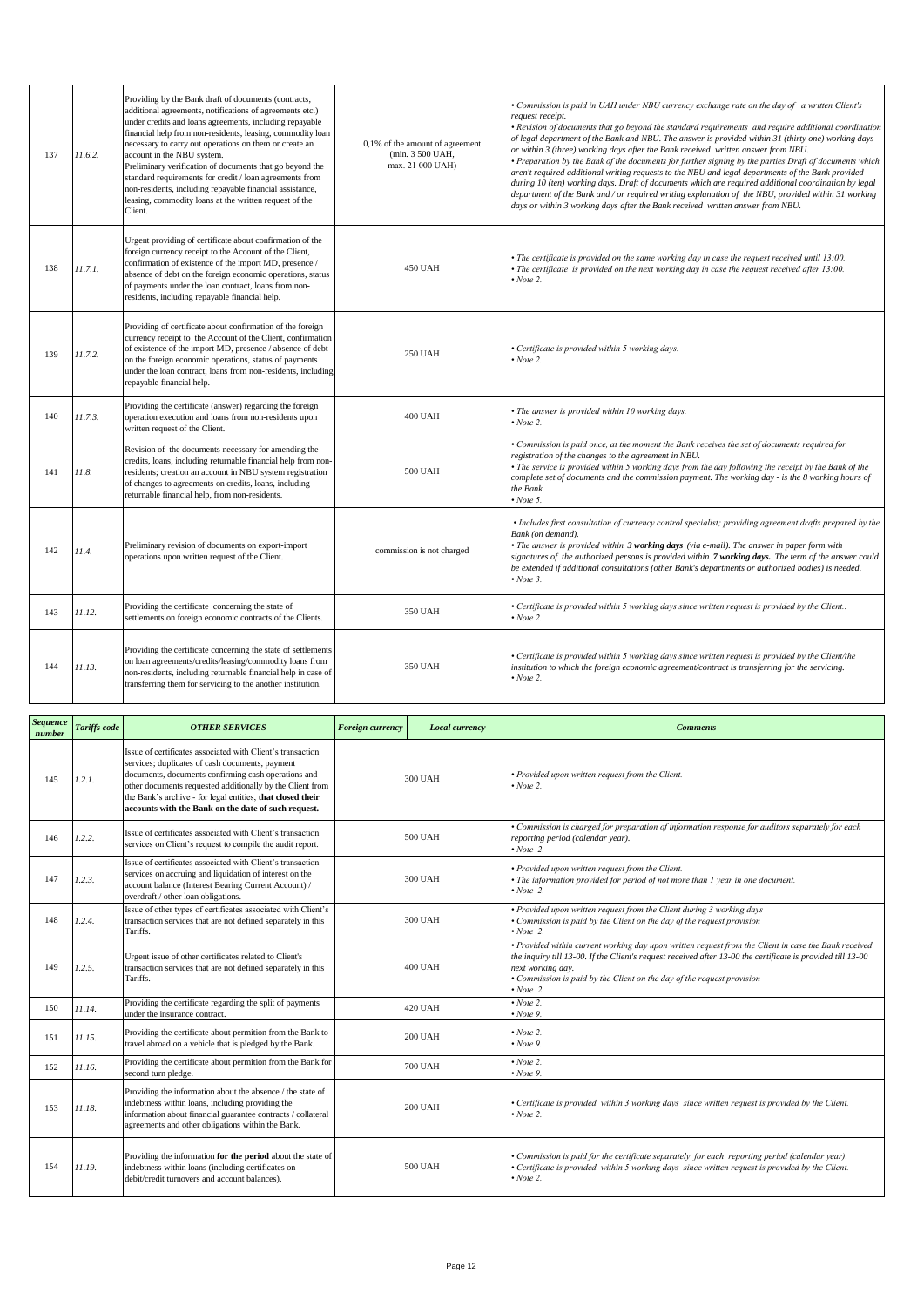| 155 | 11.10. | Providing of certificates and statements from the Bank on<br>factoring operations: turnovers on account, amounts of<br>accrued and paid interests for the period/for the<br>$debtor(s)/for$ the agreement(s) on factoring etc.                                                                                                       | upon agreement<br>(min. 300 UAH, max.1200 UAH) | $\cdot$ Note 2.                                                                                                                                                                                                                                                                                                                                                                                                   |
|-----|--------|--------------------------------------------------------------------------------------------------------------------------------------------------------------------------------------------------------------------------------------------------------------------------------------------------------------------------------------|------------------------------------------------|-------------------------------------------------------------------------------------------------------------------------------------------------------------------------------------------------------------------------------------------------------------------------------------------------------------------------------------------------------------------------------------------------------------------|
| 156 | 11.20. | Providing by the Bank of documents, including requests,<br>registers, other documents necessary for state<br>compensation funds receiving within the state programs<br>aimed at support of Ukrainian industries regarding<br>principal and/ or interest amounts and/ or purpose<br>utilization under financing provided by the Bank. | 750 UAH                                        | • Commission is charged for preparation and/ or analysis of set of documents/ information under each<br>loan (product) separately.<br>• Documents/information are provided within 10 working days after Client's written request receipt by<br>the bank.<br>• Commission is paid by Client once at the day of written request submission to the Bank for the<br>mentioned documents receiving.<br>$\cdot$ Note 2. |

| <b>Sequence</b><br>number | <b>Tariffs</b> code | <b>OTHER SERVICES</b>                                                                                                                                                                                                                                                                                                                                                                       | Foreign currency<br>Local currency                           |                           | <b>Comments</b>                                                                                                                                                                                                                                                                                                                                                                                                                                                                                                                                                                                  |
|---------------------------|---------------------|---------------------------------------------------------------------------------------------------------------------------------------------------------------------------------------------------------------------------------------------------------------------------------------------------------------------------------------------------------------------------------------------|--------------------------------------------------------------|---------------------------|--------------------------------------------------------------------------------------------------------------------------------------------------------------------------------------------------------------------------------------------------------------------------------------------------------------------------------------------------------------------------------------------------------------------------------------------------------------------------------------------------------------------------------------------------------------------------------------------------|
| 157                       | 11.1.               | Promissory Notes forms' sale.                                                                                                                                                                                                                                                                                                                                                               | 15 UAH including VAT                                         |                           | State Duty has to be paid by the Client separately                                                                                                                                                                                                                                                                                                                                                                                                                                                                                                                                               |
| 158                       | 11.2.               | Cheque book release.                                                                                                                                                                                                                                                                                                                                                                        | <b>100 UAH</b>                                               |                           | For each book.                                                                                                                                                                                                                                                                                                                                                                                                                                                                                                                                                                                   |
| 159                       | 11.11.              | Payments confirmation - for the payment of state tax, court<br>fee, for information and technical services for trial, for<br>filing a complaint to the Antimonopoly Committee of<br>Ukraine                                                                                                                                                                                                 |                                                              | <b>100 UAH</b>            | $\cdot$ Note 2.                                                                                                                                                                                                                                                                                                                                                                                                                                                                                                                                                                                  |
| 160                       | 11.22.              | Preparation (approval / support) of documents within the<br>account direct debit according to tripartite agreement.                                                                                                                                                                                                                                                                         | 4000 UAH                                                     |                           | Commission is paid once, upon the Bank receives the whole set of documents required for tripartite<br>agreement preparation.<br>Note 2.<br>Note 3.                                                                                                                                                                                                                                                                                                                                                                                                                                               |
| 161                       | 11.17.              | Providing the Client with a duplicate of contract (deal)<br>which was signed between the Bank and the Client,<br>including financing and security agreements.                                                                                                                                                                                                                               |                                                              | <b>420 UAH</b>            | • A duplicate of contract (deal) is provided within 3 working days.<br>Note 2.                                                                                                                                                                                                                                                                                                                                                                                                                                                                                                                   |
| 162                       | 13.31.              | Maintenance of card payroll project.                                                                                                                                                                                                                                                                                                                                                        |                                                              | upon agreement            | • The amount and rules of commission payment are specified by the appropriate agreement for service<br>of salary project using interLocal payment plastic cards                                                                                                                                                                                                                                                                                                                                                                                                                                  |
| 163                       | 13.32               | Commission for transfer of payments according to the<br>information on the salary project to the accounts of<br>employees opened in other banks                                                                                                                                                                                                                                             |                                                              | 1%                        | The commission is calculated from the amount of transfers to the accounts of individuals opened with<br>other banks                                                                                                                                                                                                                                                                                                                                                                                                                                                                              |
| 164                       | 11.23.              | Providing of the changes to the Bank standard agreement,<br>regarding execution of payment and cash operations,<br>deposit products upon Client's written request.                                                                                                                                                                                                                          |                                                              | commission is not charged | Review/approval is provided within 7 working days since written request is provided by the Client.                                                                                                                                                                                                                                                                                                                                                                                                                                                                                               |
| 165                       | 11.24.              | Preparation of the drafts of documents and / or<br>arrangement of documents (protocol, certificate, letter and<br>other types of documents) by the Bank.                                                                                                                                                                                                                                    | 500 UAH including VAT                                        |                           | Document is provided within 7 working days since written request is provided by the Client.<br>The Commission shall not be charged if in the process of approval only the technical errors in the<br>names of parties and / or requisites of agreements and / or typographical errors are corrected.<br>Commission is paid by the Client on the day of the request provision.<br>Note 2.                                                                                                                                                                                                         |
| 166                       | 11.24.1.            | Urgent preparation of the drafts of documents and / or<br>approval of documents (protocol, certificate, letter and<br>other types of documents) by the Bank.                                                                                                                                                                                                                                | 1 500 UAH including VAT                                      |                           | Document is provided within not more than 1 working day since written request is provided by the<br>Client.<br>Commission is paid by the Client on the day of the request provision.<br>The Commission shall not be charged if in the process of approval only the technical errors in the<br>names of parties and / or requisites of agreements and / or typographical errors are corrected.<br>Note 2.                                                                                                                                                                                         |
| 167                       | 11.25.              | Acceptance / providing comments to the documents that<br>arranged in English.                                                                                                                                                                                                                                                                                                               | 100 UAH including. VAT<br>(for one page)                     |                           | Document is provided within 14 working days since written request is provided by the Client.<br>Commission is paid by the Client on the day of the request provision.<br>When receiving and providing comments on Legal opinions in English commission is paid by the<br>Client if the Legal opinions are provided in unacceptable for the Bank form and do not contain answers<br>to standard questions, the answers to which are required by the Bank in Legal opinions in accordance<br>with the list of issues which provided to the Client by the Bank.<br>$\cdot$ Note 2.                  |
| 168                       | 11.25.1.            | Urgent acceptance / providing comments to the documents<br>that arranged in English.                                                                                                                                                                                                                                                                                                        | 300 UAH including. VAT<br>(for one page)                     |                           | • Document is provided within not more than 2 working day since written request is provided by the<br>Client.<br>Commission is paid by the Client on the day of the request provision.<br>When receiving and providing comments on Legal opinions in English commission is paid by the<br>Client if the Legal opinions are provided in unacceptable for the Bank form and do not contain answers<br>to standard questions, the answers to which are required by the Bank in Legal opinions in accordance<br>with the list of issues which provided to the Client by the Bank.<br>$\cdot$ Note 2. |
| 169                       | 11.26.              | Providing explanations / consultation upon request of<br>Client in relation to realization of any bank transaction and<br>or explanations of current legislation of Ukraine/ provision<br>of recommendations regarding actual use of current<br>legislation of Ukraine that are out of scope of bank services<br>that are provided under concluded agreements within the<br>Bank.           | upon agreement,<br>but not less than 500 UAH including VAT   |                           | Information is provided within 5 working days since written request is provided by the Client.<br>Note 2.                                                                                                                                                                                                                                                                                                                                                                                                                                                                                        |
| 170                       | 11.26.1.            | Urgent providing of explanations / consultation upon<br>request of Client regarding the realization of any bank<br>transaction and /or explanations of current legislation of<br>Ukraine/ provision of recommendations regarding actual<br>use of current legislation of Ukraine that are out of scope<br>of bank services that are provided under concluded<br>agreements within the Bank. | upon agreement,<br>but not less than 3 000 UAH including VAT |                           | Information is provided within not more than 3 working days since written request is provided by the<br>Client.<br>Commission is paid by the Client on the day of the request provision.<br>Note 2.                                                                                                                                                                                                                                                                                                                                                                                              |
| 171                       | 11.27.              | Providing of the non-standard bank agreement (in<br>Ukrainian), upon the writing request of the Client.                                                                                                                                                                                                                                                                                     | <b>850 UAH</b><br>(for one page)                             |                           | Document is provided within 7 working days since written request is provided by the Client.<br>Commission is paid by the Client on the day of the request provision.<br>$\cdot$ Note 2.                                                                                                                                                                                                                                                                                                                                                                                                          |
| 172                       | 11.27.1.            | Urgent providing of the non-standard bank agreement (in<br>Ukrainian), upon the writing request of the Client.                                                                                                                                                                                                                                                                              | 1 250 UAH<br>(for one page)                                  |                           | Document is provided within not more than 3 working days since written request is provided by the<br>Client.<br>Commission is paid by the Client on the day of the request provision.<br>Note 2.                                                                                                                                                                                                                                                                                                                                                                                                 |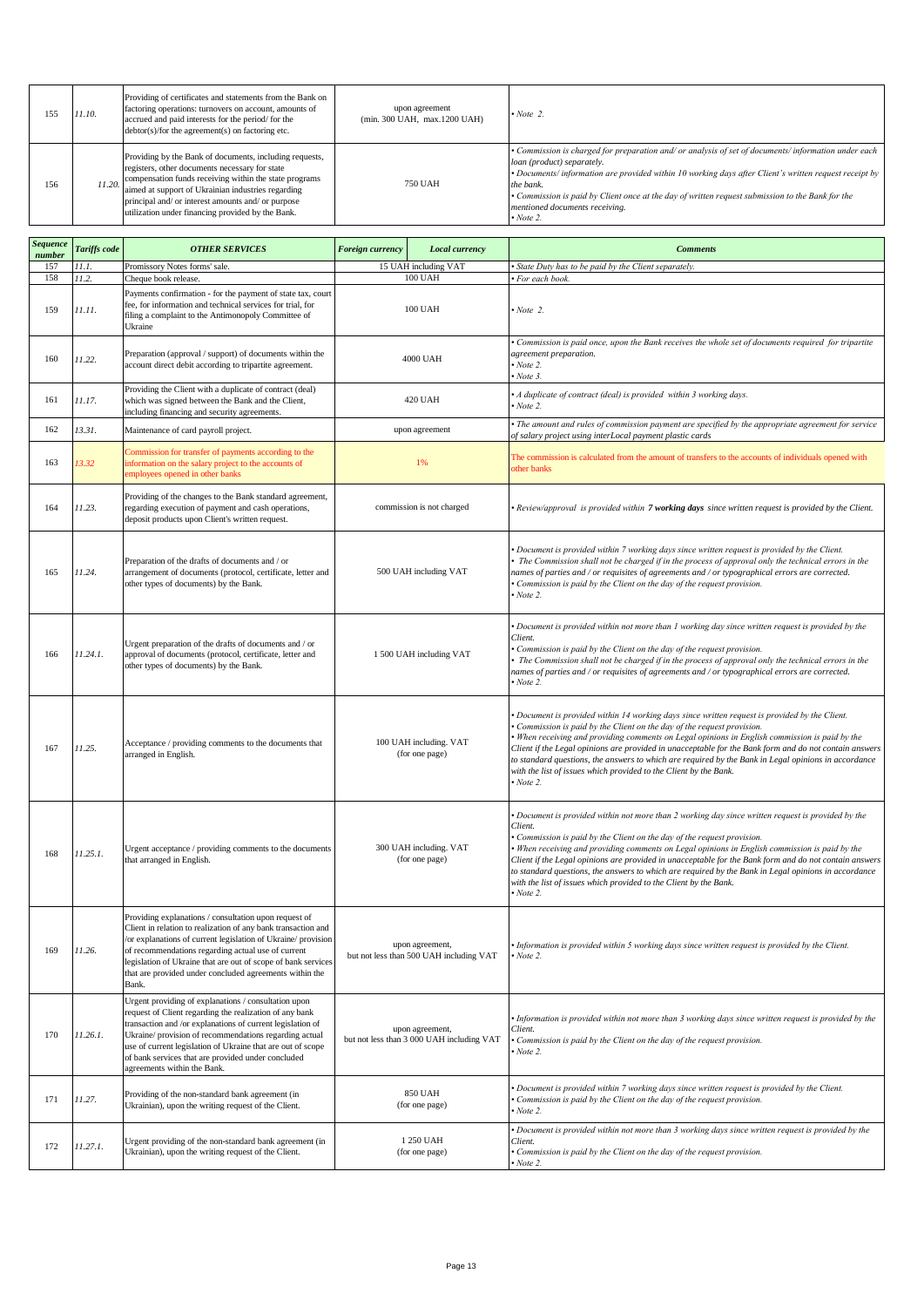| 173 | 11.28.   | Providing of changes to the Bank loan standard agreement<br>upon Client's request.                                                                                      | 5 000 UAH including VAT      |  | • Document is provided within 5 working days since written request is provided by the Client.<br>• The Commission shall not be paid in case of consideration/of concordance of "insignificant" changes<br>to the standard template of bank agreement, that is required by notaries that support the agreement,<br>namely: transference of the requisites of the parties of the agreement to the preamble of agreement,<br>addition of data related to the authorized persons of the Client, that carry out signing of the<br>agreement.<br>• Commission is paid by the Client on the day of the request provision.<br>$\cdot$ Note 2.                  |
|-----|----------|-------------------------------------------------------------------------------------------------------------------------------------------------------------------------|------------------------------|--|--------------------------------------------------------------------------------------------------------------------------------------------------------------------------------------------------------------------------------------------------------------------------------------------------------------------------------------------------------------------------------------------------------------------------------------------------------------------------------------------------------------------------------------------------------------------------------------------------------------------------------------------------------|
| 174 | 11.28.1. | Urgent providing of changes to the Bank loan standard<br>agreement upon Client's request.                                                                               | 7 500 UAH including VAT      |  | • Document is provided within not more than 1 working days since written request is provided by the<br>Client.<br>• The Commission shall not be paid in case of consideration/of concordance of "insignificant" changes<br>to the standard template of bank agreement, that is required by notaries that support the agreement,<br>namely: transference of the requisites of the parties of the agreement to the preamble of agreement,<br>addition of data related to the authorized persons of the Client, that carry out signing of the<br>agreement.<br>• Commission is paid by the Client on the day of the request provision.<br>$\cdot$ Note 2. |
| 175 | 11.29.   | Review/approval of the insurance agreement with non-<br>authorized by the Bank insurance company offered by<br>Client.                                                  | 5 000 UAH including VAT      |  | • Document is provided within 7 working days since written request is provided by the Client.<br>Commission is paid by the Client on the day of the request provision.<br>$\cdot$ Note 2.                                                                                                                                                                                                                                                                                                                                                                                                                                                              |
| 176 | 11.30.   | Calculation of the market (fair) value of property that is<br>pledged or offered as a pledge (in the case of absence of<br>estimation conducted by evaluating company). | upon agreement including VAT |  | • Calculation provided upon written request from the Client.<br>$\cdot$ Note 2.                                                                                                                                                                                                                                                                                                                                                                                                                                                                                                                                                                        |
| 177 | 11.31    | Providing direct access to the Treasury of OTP BANK<br>JSC when performing operations on financial markets                                                              | Comission is not charged     |  | For provision of this Service special agreement with the Bank shall be signed                                                                                                                                                                                                                                                                                                                                                                                                                                                                                                                                                                          |
| 178 | 11.32    | Certification of incoming and outgoing payment orders at the<br>request of the client                                                                                   | 50UAH                        |  | Fee is paid per each document                                                                                                                                                                                                                                                                                                                                                                                                                                                                                                                                                                                                                          |

## *Notes :*

1. Providing of the account statements in electronic form (via Client-Bank system) certified by electronic digital signature of authorized person that is imposed and used according to the legislation of Ukraine; providing certificates on debit/credit turnovers and account balances (certificates provided within 3 working days); incoming LCY standard payments (funds are credited the day they've been received but not earlier the value date specified in a payment document); incoming FCY standard payments (funds are credited with the value date indicated in a payment document under condition of receiving a coverage from correspondent bank before 15:00 of *value date, in other cases the funds are credited next working day after value date); using banking boxes (in case of signing Agreement between Bank and the Client on using banking boxes).*

2. Commission is paid for each reviewed/issued document/transferred payment in cash through the Bank Cash Desk or transferred to the Bank account according to requisites provided by Bank no later the day of providing *the information / operation.*

3. Commissions are to be charged as of the moments of operations proceeding in cash at Cash Desk of the Bank or by transfer on the requisites specified by the Bank, or by direct debit from Client's account. In case of *payment of the commission for the Bank's services in cash through the Bank's cash desk, the amount of cash deposit is rounded up according to the rules determined by the NBU Resolution № 25 of March 15, 2018.*

*4. Commissions are to be charged in UAH under NBU exchange rate as of the date of the transaction.*

*5. Checking the documents required to create an account in the NBU system; creation of an account in the NBU system within 5 working days from the day after the date of receipt of the full package of documents..*

6. Client agrees and gives consent to the Bank for transference of funds from inactive accounts stipulated in tariff code 1.5.8. subject to written notification of such transference from the Bank. Notification should be se *Bank to the last known legal address of the Client.*

*Account is defined as inactive in case there were no transactions on it for at least 6 months (including the provisions of tariff code 1.2.).*

*7. In case the currency is purchased for Letter of Credit/Guarantee repayment to OTP Bank JSC documents that are required for such operations should be provided to the Bank not later than 10-00 by Kyiv on the day of Application for foreign currency purchase provision.* 

8. The Client may refuse to execute the purchase and/or sale of foreign currency and/or purchase of foreign currency for other foreign currency and terminate the Application for foreign currency purchase without execution by providing the Bank with a respective letter by means of the Client Bank system OTP online or on paper until 12-00 on the value date of the Application (except the cases the Bank has informed the Client of a different<br>de samples/List of Account Managers.The letter must contain the link to the requisites of the Application for foreign currency purchase and/or Application for porcine y sale and/or Application for purchase of foreign<br>currency *Application for foreign currency sale and/or Application for purchase of foreign currency for other foreign currency. The Application for foreign currency purchase and/or Application for foreign currency sale and/or*  $A$ *pp Application for purchase of foreign currency for other foreign currency terminated in accordance with the abovementioned requirements, is considered to be returned by the Bank to the Client without execution.*

*9. Information on the list, the name and address of the Credit Bureau posted on the Bank's website at the link www.otpbank.com.ua. The inclusion of this provision in the text of these Terms and Conditions Client acknowledges that it is properly notified of the name and address of the Credit Bureau.*

10. Commission is paid for each document (or documents) submitted to the Bank for review. If other documents are added to the package of documents that was previously reviewed by the Bank, such additional documents are *considered as separate documents package if they are provided later than one month from the date of original documents receipt by the Bank.*

11. In case the currency is purchased for loans from non-residents repayment documents that are required for such operations should be provided to the Bank not later than 10-30 by Kyiv on the day of Application for foreign *currency purchase provision.* 

## *Notes for DOCUMENTARY COLLECTION, DOCUMENTARY CREDITS (L/C), GUARANTEES chapters:*

• Commission for each SWIFT/TELEX advise - 5 USD. Commission payment should be executed during 3 banking days from the date of invoice (but not later than last working day of the current month) in Local currency upon NBU rate.

*• Commission amount for the operations in foreign currency are recalculated into UAH using USD basis under the NBU rate on the date of payment.*

*• Commissions are to be charged as of the moments of operations proceeding in cash at Cash Desk of the Bank or by transfer on the requisites specified by the Bank, or by direct debit from Client's account.* · Commission payment should be executed during 3 banking days from the date of invoice (but not later than last working day of the current month) in Local currency upon NBU rate or according to the conditions stipulated in *the agreement.* 

## *Notification for the Tariffs:*

• The term "Agreement on providing banking services" in this Tariffs means the Agreement between the Client and The Bank:<br>OPENING ACCOUNTS, CASH AND SETTLEMENT SERVICES AND PROVISION OF OTHER BANKING SERVICES FOR RESIDENT RESIDENT LEGAL ENTITIES (NON-RESIDENT INVESTORS), FOREIGN REFRESENTATIVES, INDUCIDATIONS, ASSUELLAS FOR THE PROVISION OF SUCH ACTIVITIES AS PRODUCTION COOPRATION, CO-PRODUCTION AND OTHER ASSUED TO A SUCH A SUCH A SUCCLEDIT *providing of other banking services*

*• Client and the Bank agreed that Bank Tariffs are inalienable part of Agreement on providing banking services in the case such Agreement on providing banking services is signed between the Bank and Client.*

• The Bank and the Client agreed that the Bank provides account statement to the Client in electronic form certified by electronic digital signature that is imposed and used according to the legislation of Ukraine. Provisi account statements in paper form is carried out upon written request of the Client and after payment of the fee in accordance with the Bank's Tariffs.<br>Electronic digital signature that is affixed on account statement in el

*according to the legislation of Ukraine.*

*• Terms and conditions for corporate clients do not apply to customers that are registered as private pension funds.*

*• The term "business day" and / or "working day" in the text of this Tariffs is the day during which the Bank carries out customer service.*

*• Postoperative operations in Cash Desk executed till 10:00 with value date "next working day". Postoperative Cash Desk time established for each Bank's branch separately.*